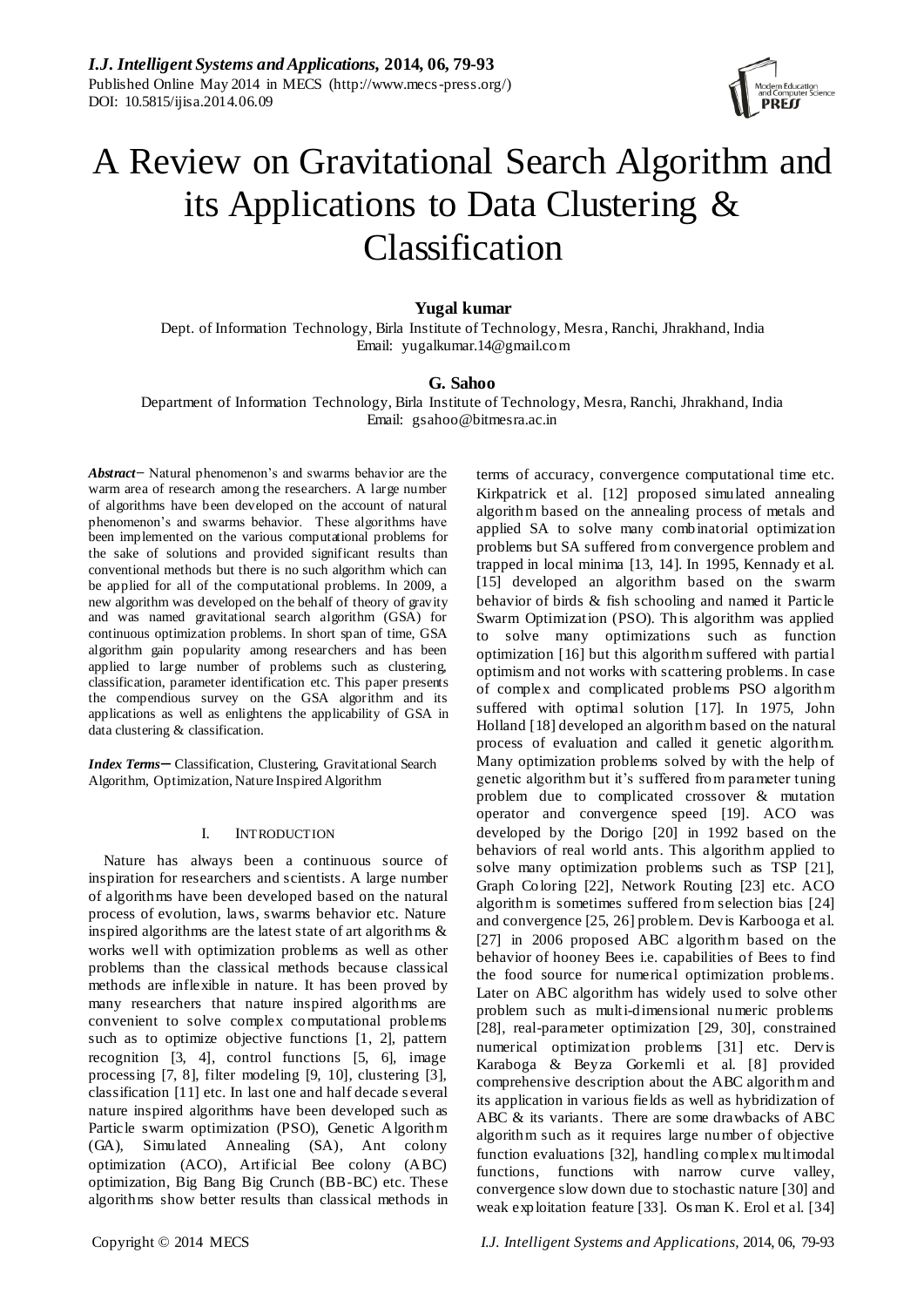in 2006 proposed a new algorithm Big Bang Big Crunch (BB-BC) based on the big bang theory (Theory of Evolution of Universe) for optimization problems. BB-BC algorithm is used to solve large numbers of optimization problems such as multi modal optimization problem [35], multi-objective optimization problem [36], clustering [37] etc. A brief description about the nature inspired algorithms has been given above that are used to solve the optimization problems but till date there does not exists any algorithm that can solve the entire optimization problems exactly.

The gravitational search algorithm is the latest nature inspired algorithm proposed by E. Rashedi [38] to solve the optimization problems based on the Law of gravity. Many researchers has applied the gravitational search algorithm on large numbers of problems because it requires only two parameters and having ability to find near global optimum solution and provides better results as compare to other nature inspired algorithms. Figure 1 depicts the applications of the gravitational search algorithm in various domains. The objective of this paper is to provide comprehensive survey for the researchers which are doing research in the field of optimizing problems (gravitational search algorithm), swarm intelligence and nature inspired algorithms. The first objective of this paper is to find out the number of algorithms that are derived from the original GSA to solve the optimization problems as well as to find out the application of gravitational search algorithm in various domains such as pattern recognition, power system, data mining, classification & clustering and how many algorithms are proposed by using gravitational search algorithm plus other nature inspired techniques such as GA, PSO, SA etc. (Hybrid GSA). The second objective of this paper is to find out the significance of Gravitational algorithm in clustering and classification problems. In present time, large number of algorithms based on the behavior of swarms & natural processes are used to solve these problems and this paper also provides the comparisons of GSA with swarm based algorithms for clustering and classification problems.

The rest of paper is organized as follows. Section II gives the detail about GSA. Section III describes variants and modifications in GSA. The hybridization of GSA with other techniques is discussed in section IV. Section V and VI focus the application of GSA algorithm in clustering and classification. These sections are followed by conclusion of paper.

#### II. GRAVITATIONAL SEARCH ALGORITHM

The gravitational search algorithm is the latest nature inspired population based stochastic search algorithm which is widely used to solve the optimization problems. E. Rashedi [38] initially proposed gravitational search algorithm to solve the optimization problem particularly for non linear problems. The gravitational search algorithm is based on Newton's theory. Newton's law of gravity states that every particle attracts another particle by means of some gravitational force [39, 40]. The

gravitational force between two particles is directly proportional to the product of their masses and inversely proportional to the square of the distance between them [39]. In proposed algorithm particles considered as objects and their performance has evaluated with their masses. In GSA, each particle has associated with four specifications: particle position, its inertial mass, active gravitational mass and passive gravitational mass. The position of particles provides the solution of problem while fitness function is used to calculate the gravitational and inertial masses. Every population based algorithm has two capabilities: exploration and exploitation. This algorithm uses exploration capability at the beginning to avoid local optimum problem and after that exploitation. A time function named as Kbest particle/agent is used to attract other particles. The performance of GSA is improved by controlling exploration & exploitation. The value of Kbest function decreases with time linearly and at last only one agent will be there with heavy mass that represents final solution. Step by step procedure of Gravitational Search Algorithm is given below:

- Identification of search space.
- Generate Initial population.
- Evaluate fitness function for each particle in population.
- Update the gravitational constant value.

G (t) = G (G<sub>0</sub>, t), Best (t) = 
$$
\min_{i \in \{1, \ldots, N\}}
$$
Fit  $\qquad$   
Worst (t) = max Fit(t)  
 $\qquad \qquad$  $\lim_{i \in 1, \ldots, N}$ 

• Calculate the total force in different direction (M) and Acceleration (a) by following equations:

$$
M_i(t) = \frac{m_i(t)}{\sum_{j=1}^{N} m_i(t)} \text{ Where } m_i(t) = \frac{Fit_i(t) - \text{Worst}(t)}{\text{Best}(t) - \text{Worst}(t)}
$$
  
Acceleration  $a_i^d(t) = \frac{F_i^d(t)}{M_{ij(t)}}$ , where  $F_i^d(t) = \sum_{j=1, j \neq i}^{N} rand_j F_{ij}^d(t)$ 

 Update the particle velocity and position. Velocity and position of particle is calculated by following equations:

$$
\text{Velocity } \, {}^d_i V(t+1) = \, rand_i \, \times \, {}^d_i V(t) \times \, {}^d_i a(t)
$$

Position 
$$
X_i^d(t+1) = X_i^d(t) + V_i^d(t+1)
$$

Stopping criteria (repeat until stopping criteria met).

The performance of the GSA is evaluated with PSO, RGA and CFO including twenty three benchmark functions such as uni-modal test function, multimodal test function etc. and GSA provides better result with most of the functions. But the proposed GSA algorithm solves the problems in continuous valued space. Large number of algorithms derived from gravitational search algorithm to solve different problems. The Figure 2 provides the percentage of algorithms (original GSA, GSA Variants & Hybridized GSA) that was derived from the gravitational search algorithm to solve the different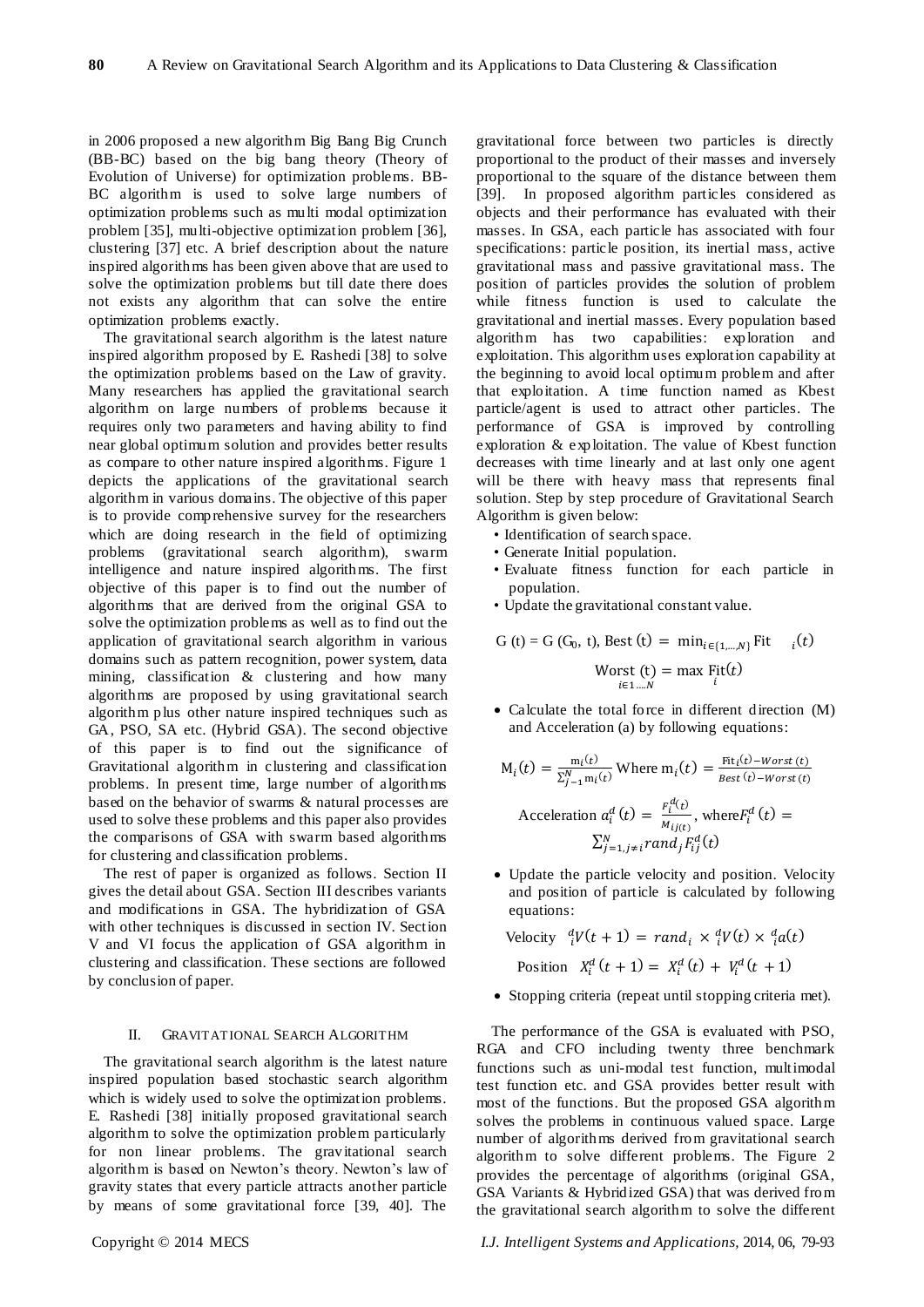

problems till date as well as to improve the statistics of original GSA.

Fig. 1. Applicability of Gravitational Search Algorithm in different domains



Fig. 2. Statistics of Gravitational Search Algorithm

#### III. GSA VARIANTS, COMPARISONS AND MODIFICATIONS

Initially, GSA was proposed to solve the continuous optimization problems but later on many researchers also

applied GSA to solve other optimization problems such as binary optimization problems, combinatorial optimization problems etc and generate the successor of GSA. Es mat Rashedi [41] has developed the Binary version of the original GSA for binary optimization problems in which updating position means to switch between 0 and 1 rather than contiguous. Binary problems are represented in binary space rather than real space such as hypercube & compare the performance of BGSA using 23 minimization & 2 maximization benchmark function with GA and Binary PSO. BGSA provides remarkable result as compared to others algorithms. To explore the "near global optimum" GSA takes into account two parameters i.e. swarm size and gravitational coefficient which specifies the searching ability of GSA such as premature convergence, speed, capturing candidate solution, population exploration etc. To solve the multi objective problems Hamid Reza Hassanzadeh et al. [42] have proposed another variant of GSA i.e. Multi Objective GSA (MOGSA). The proposed algorithm is used pareto optimality function with standard GSA to solve the multi objective problems and the performance of MOGSA evaluates with SMPSO,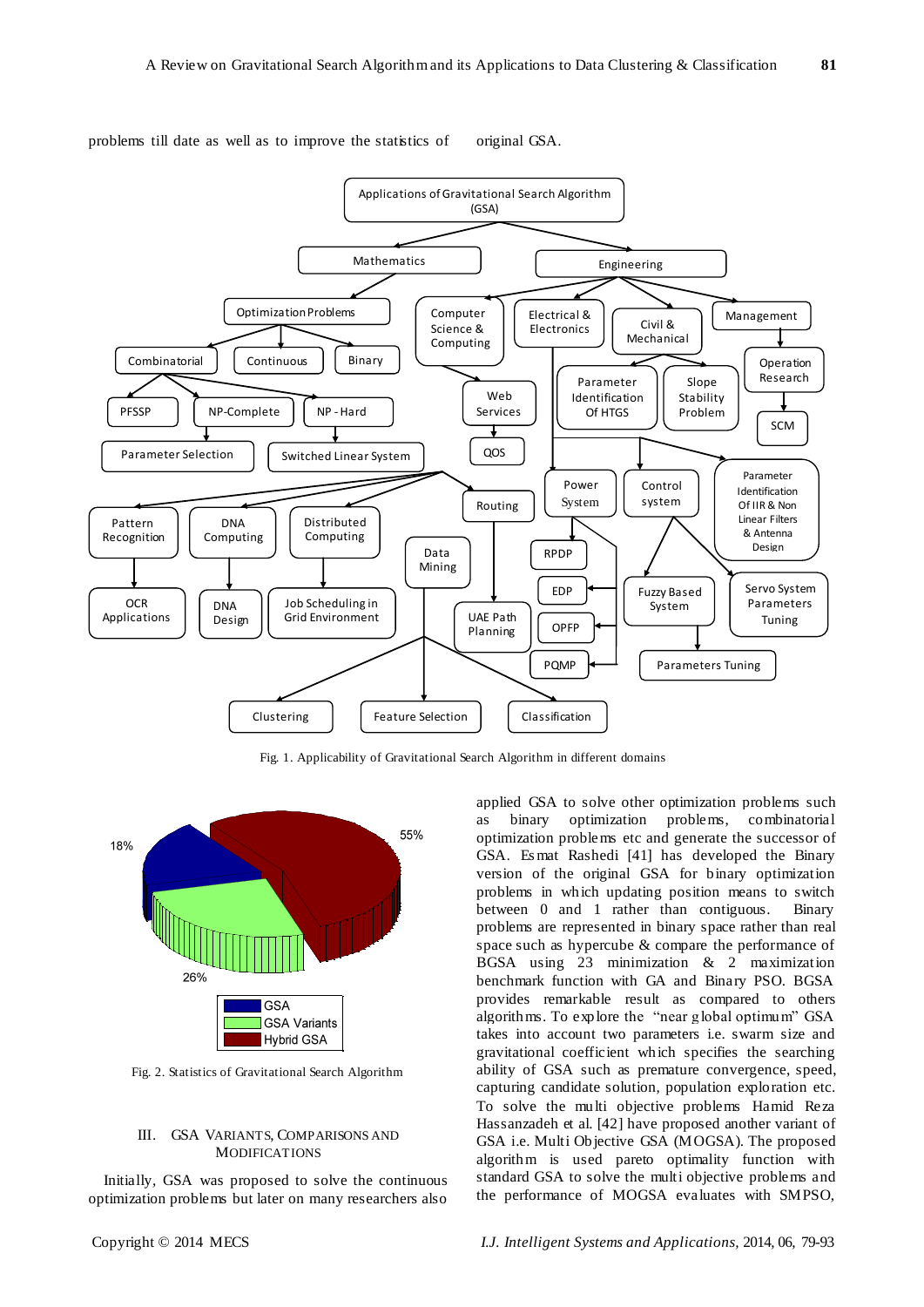MOGA2 and PAES using spacing & gravitational distance criteria in which MOGSA provides better result in terms of distribution of solutions but it takes more time as compare to another method while the another techniques require niching method must be apply for distribution of solutions. The original GSA is not suitable for more complicated task basically it is used to solve the non linear benchmark functions, to overcome this problem Sarafrazi et al. [43] defined a new operator for GSA named as "disruption" to increases the exploration and exploitation ability of gravitational search algorithm. A threshold value parameter is used by author to increases the performance of the original GSA as well as to increases the global optimum property of GSA and generates good candidate solutions, which can be achieved by measuring the ratio of distance between the mass k and nearest neighbors. The performance of proposed GSA compare with original GSA, PSO and RGA with twenty three benchmark functions. The proposed algorithm provides better results than others and also avoids premature convergence problem of original GSA. M. Soleimanpour moghadam [44] et al. has proposed Quantum based GSA which is a modified version of GSA. QGSA is based on dynamics of Quantum. In original GSA position of object and its velocity cannot be found simultaneously to overcome this QGSA actuates the mass of object by waveform instead of position and velocity. QGSA provides better results over original GSA. The QGSA algorithm suffers with "diversity loss" problem in collecting the masses of objects. Radu et al. [45] has proposed a new GSA to reduced parametric sensitivity of Fuzzy based control system for optimal tuning. The proposed algorithm is constructed from original GSA by applying three modifications: define constraint regarding system, modify deprecation equation of gravitational constant and extended symmetrical method. The performance of algorithm evaluates with performance index and algorithm provides better performance with parametric variations of controlled process. To increase the searching ability of GSA and high convergence rate Nihan Kazak et al. [46] has developed a new version of GSA i.e. Modified GSA (MGSA). The proposed algorithm is based on the original GSA and concept of satellite agent. The performance of MGSA evaluates with three benchmark functions and compare with original GSA. The MGSA provides better result than GSA. To increases diversity of mass collection and avoid local minima Mohadeseh Soleimanpour moghadam & Hossein Nezamabadi pour [47] have proposed Improved QGSA which is a new version of QGSA. In improved QGSA the fitness function of QGSA has replaced by a new fitness function. The performance of IQGSA evaluated with seven minimization benchmark functions and compared with original GSA & QGSA in which IQGSA has given better results than others. To improve computational cost of original GSA Naji et al. [48] have developed a multi agent based GSA which is new version of GSA. In multi agent based GSA, operations have performed in parallel rather than sequential. The performance of multi agent

based GSA evaluated using six bench mark functions and compared with original GSA. The multi agent based GSA (2.72 for 600 masses) provided better performance than original GSA (3.54 for 600 masses). The multi agent based GSA has ability to solve the optimization problems with non convex objective functions and improved sensitivity feature.

#### IV. GSA HYBRIDIZATION AND APPLICATIONS

The hybridization of an algorithm pretends the algorithm more powerful and enhances the capabilities of an algorithm. Due to hybridization, coverage area of algorithms exacerbates and it can wrap more problems. The GSA is also hybridizes with conventional and swarm based algorithms to enhance its capabilities. To solve permutation flow shop problem (PFSSP) Xiangtao Li [49] et al. has proposed "SIGSA" a new hybrid algorithm based on the GSA and SA. To design the proposed algorithm for PFSSP there were two challenges, firstly how to make GSA applicable for PFSSP and second trap in local minima problem. First obstacle was removed by using LRV rule and second was removed by using SA & IIS based local search. With the help of SA & IIS local search, four variants of GSA are defined: NGSA, SGSA, IGSA and SIGSA. To evaluate the performance of SIGSA with PFSSP, twenty nine problems of two classes of PFSSP are taken and compare the performance of SIGSA with NGSA, SGSA & IGSA as well as PSOMA & PSOVNS in which SIGSA provides better performance with all other methods. To avoid slow convergence speed of GSA Seyedali Mirjalili et al. [50] has proposed a new hybrid algorithm PSOGSA which is based on the PSO and GSA for function optimization problems. The proposed algorithm is used the global best i.e. "gbest" concept of PSO in GSA to find out best current position among all current positions. The performance of PSOGSA evaluates with twenty three benchmarks functions and compares with Std. PSO & Std. GSA in which PSOGSA performs very well with most of functions as compare to Std.PSO & Std.GSA and provides faster convergence speed. To improve side lobe levels in concentric ring array A. Chatterjeeet et al. [51] has applied the GSA for synthesis of thinned scanned concentric ring array antenna. The performance of GSA evaluates with fitness value & computational time and compare with Modified PSO in which GSA provides better results than Modified PSO. The ability to solve the optimization problems with minimizes discrete time objective function Radu-Emil Precup et al. [52] has proposed a new version of GSA for tuning the fuzzy control systems. The new version of GSA is derived from the original GSA by modification in deprecation equation and adding constraint regarding system in original GSA. The proposed algorithm provides significant improvement in performance indices and covers large number of control plants but the algorithm could not promised global optimum and minimum sensitivity. To solve the partner selection problem with due date constraint Jianhua Xiao et al. [53] has proposed a new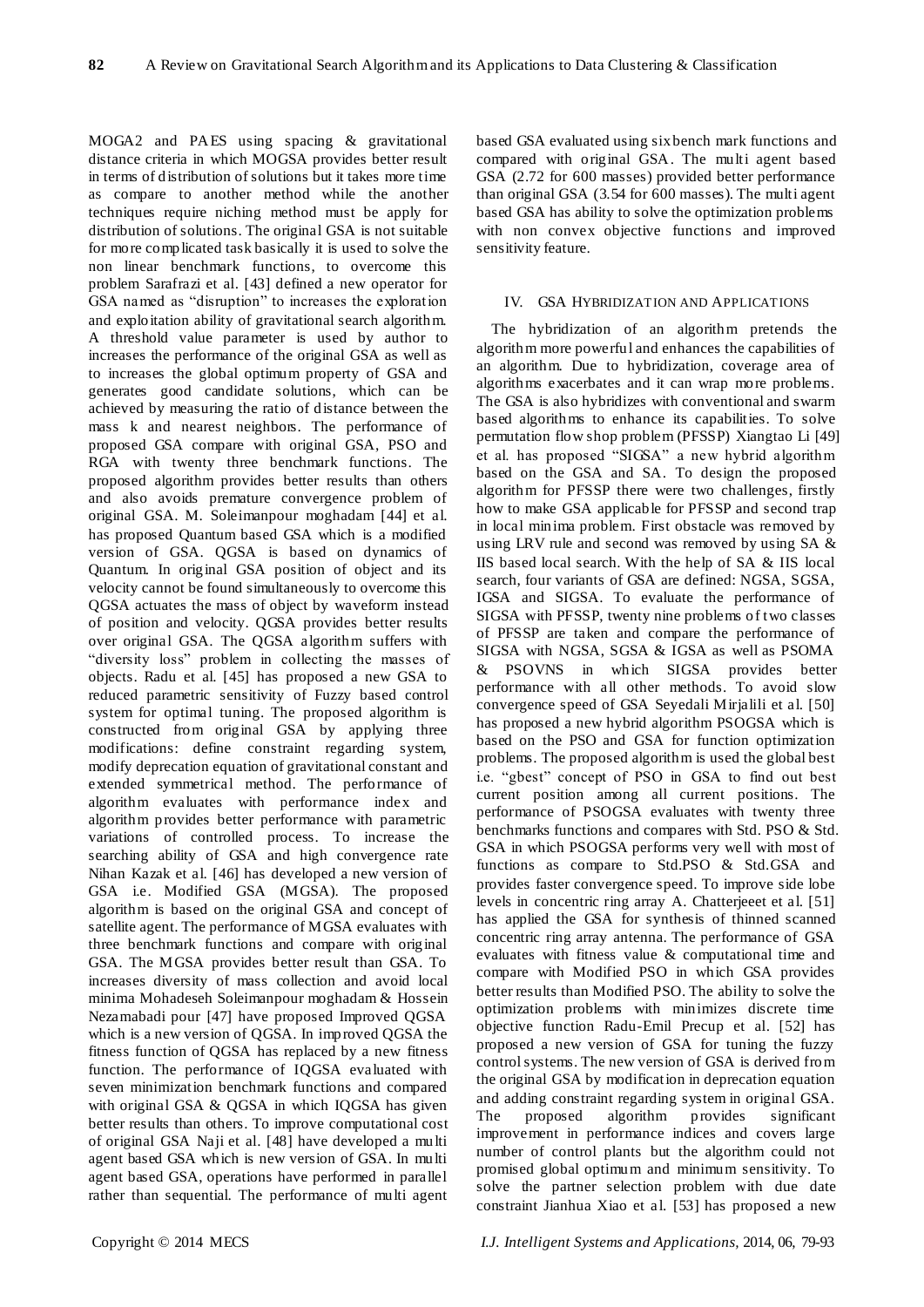hybrid gravitational chaotic search algorithm (GCSA) based on the GSA and chaotic local search. The performance of GCSA compares with GSA, PSO, GA and B &B in which GCSA provides better performance than others algorithms using cost criteria and avoids trapping in local optional solution in last iterations as well as increases convergence rate. J. P. Papa et al. [54] have proposed a new hybrid algorithm OPF-GSA based on GSA & optimum path forest classifier for feature selection task and compares the performance of OPF-GSA with OPF-PSO, OPF-PCA, and OPF-LDA on the behalf of accuracy, numbers of features selected & time required in which OPF-GSA provides better performance in terms of number of features selected but requires more execution time than OPF-PSO. To satisfy/overcome "initial/boundary conditions" M. Ghalambaz et al. [55] has proposed a new hybrid algorithm HNNGSA based on artificial neural network and GSA for wessinger's equation. In proposed method, GSA is used to actuate the adjustable parameter and trained the multi layer neural network. The performance of HNNGSA compares with Euler, improved Euler and Runge-Kutta in which HNNGSA provides better result than other methods. Chaoshun Li et al. [56] has proposed a hybrid algorithm IGSA based on GSA & PSO to identify the parameter for hydraulic turbine governing system. The proposed algorithm is differed by two ways; firstly the search technique of PSO was used with GSA to found global optimum and secondly define a new objective function. The performance of IGSA compares with GA, PSO & GSA in which IGSA provides higher frequency than others Jianhua Xiao and Zhen Cheng [57] has applied the gravitational search algorithm on DNA sequences optimization problem to compute good DNA sequences and compares the performance of GSA with Delton Algorithm (GA) for DNA design in which GSA provides better result than GA on the behalf of continuity, Hmeasure and similarity criteria parameters. To solve the parameter estimation problem of IIR and Non linear rational filters Saeid Saryazdi et al. [58] has applied the GSA for filter modeling in which GSA works as heuristic search algorithm and compares the performance of proposed method with PSO & GA with unimodal function, multimodal function & complexity of problem i.e. added noise in which proposed algorithm provides better result without sucked in local optima. To improve the "fuel cost result" Serhat Duman et al. [59] has applied the GSA to solve the "Economic Dispatch problem" for electrical power systems. The performance of proposed method evaluates with three test system and compares with artificial immune system, Meta evolutionary programming, genetic algorithm, IPSO, AIACO and HPSO among these methods, GSA provides minimum fuel cost. To solve parameter identification problem of chaotic system, Chaoshun Li et al. [60] has proposed a new hybrid algorithm CGSA based on the chaotic local search & GSA and compared the performance of CGSA with PSO, GSA & GA in which CGSA provides better result than others. To minimize the objective function (Discrete time weighted sum of control error &Output

sensitivity) of fuzzy based servo control systems Radu-Emil Precup et al. [61] has proposed a novel adaptive gravitational search algorithm based on original GSA and BGSA. The proposed algorithm is different from the earlier algorithm proposed by Radu-Emil Precup et al. [45] & Radu et al. [52]. In novel adaptive gravitational search algorithm two deprecation laws are defined for gravitational coefficient which is derived from adaptive PSO. The adaptive GSA provides reduced time constant sensitivity with a new formulation of Takagi-Sugeno Proportional Integrated Fuzzy Controllers (T-S PI-FCs). The back propagation algorithm for neural network sometime provides local minimum convergence rather than global minimum. So, to overcome local minimum convergence problem of back propagation in neural network Lucian-Ovidiu Fedorovici et al. [62] has applied GSA with back propagation to train the convolution neural network for OCR applications because GSA has ability to provided near global optimum solution and evaluated the performance of embedded GSA in convolution neural network with back propagation technique to classical back propagation algorithm. The embedded GSA provides better result as compares to classical BP in terms of convergence and recognitions rates. To determine the behavior of GSA with nonlinear problems S. Duman et al. [63] has applied the GSA algorithm to find the optimal solution for "reactive power dispatch problem". The performance of proposed algorithm evaluates with IEEE 30, 57 &118 bus power system using three cases i.e. minimization of system real power, improvement voltage profile & enhancement of voltage stability and compared with BBO, PSO, DE, CLPSO, CGA, AGA, SPSO, L-DE etc. The proposed algorithm provides robust and better quality result than other methods to solve RPD problem. Serhat Duman et al. [64] (2012) are also proposed a new method based on GSA for "optimal Power Flow problem" in power system to find optimal solution due to the ability of GSA adjust the accuracy of search itself. The performance of proposed GSA method evaluates with IEEE 30 Bus power system including six different cases and compared with BBO, PSO, DE, Improved GA, Gradient Descent, EADDE and Enhanced GA using two parameters i.e. average fuel cost and simulation time in which proposed GSA method provides best performance using both of parameters. To solve parameter quality placement problem in power system Ahamad Asurl Ibrahim et al. [65] have proposed a hybrid algorithm QBGSA based on concept of Quantum and BGSA with improved search strategy & convergence speed. Performance of QBGSA evaluates with radial 18 bus distribution system & IEEE 118 bus system using bolted three phase, double line to ground & single phase to ground faults using iteration, fitness function & standard deviation parameters and compares with BGSA, OBPSO & BPSO in which QBGSA provides better performance than others in terms of fitness function & standard deviation but suffers from slow convergence rate. To improve slow convergence rate and avoid trap in local minima problem of GSA [Seyed Ali Mirjalili](http://www.sciencedirect.com/science/article/pii/S0096300312004857) et al. [66] has proposed a new hybrid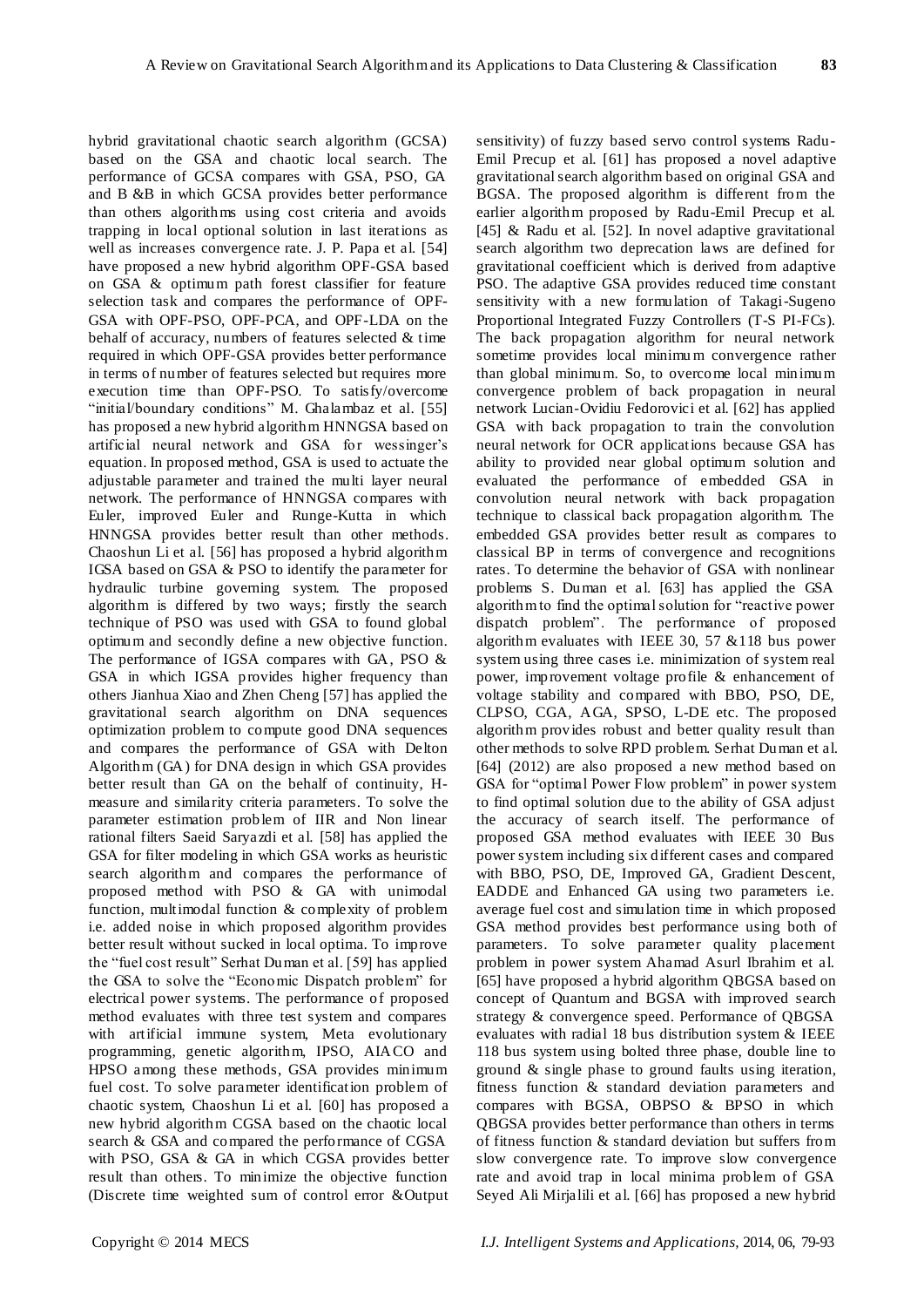algorithm PSOGSA based on the GSA & PSO in which PSOGSA implemented as new training method for Feed forward Neural Networks. Statistics shows that the PSOGSA provides better performance as compares to PSO and GSA. To detect the minimum factor of safety & reliability index in deterministic and probabilistic slope stability analysis Mohammad Khajehzadeh et al. [67] (in press) has proposed a hybrid Modified gravitational search algorithm (MGSA) based on GSA & velocityclipping technique with time varying maximum velocity. Firstly, the performance of proposed algorithm evaluates with five bench mark functions i.e. unimodal, multimodal etc. and compares with original GSA using accuracy, stability, convergence rate & robustness parameters in which MGSA provides better performance than GSA. After that MGSA has applied on slope stability analysis to determine safety & reliability index factor and compared with MVFOSM with Spencer method & non circular slip surface, MVFOSM with Spencer method & non circular slip surface by direct search, AFOSM with Spencer method & non circular slip surface by PSO, AFOSM with Spencer method & non circular slip surface by MPSO, AFOSM with M-P method & non circular slip surface by original GSA in which MGSA provided minimum value for minimum factor of safety & reliability index than others. To overcome computational

complexity, optimality and convergence in hybrid system identification Hamed Sadeghiet et al. [68] has proposed a new version of GSA based on GSA & idea of sparse optimization from the field of sparse signal recovery to identification of switched linear system from inputoutput data and parameter extraction for sub models. The proposed algorithm provides better performance. To enhance the global search strategy for path planning problem in UAV, LI Pei et al. [69] has applied the hybridize GSA plus PSO algorithm for this problem and compared the performance of proposed algorithm with original GSA & PSO in which proposed algorithm provides better performance than others. The application of GSA in clustering and classification discuss in separate section.

**Discussion:** Lot of algorithms have been developed by the researcher based on the gravitational search algorithm to improve the capabilities of GSA, increases the coverage area of GSA, overcome the limitations of some existed algorithms etc. and compared the performance of GSA to others techniques such as PSO, GA, DE, BBO, ABC etc. in which GSA provided better performance than others. The Table 1 provide the year wise development in the field of gravitational search algorithm as well as the problems addressed by the GSA & GSA based algorithms with performance matrices.

Table1. List of proposed algorithm using GSA and its variants

| Year | Author                                   | Algorithm                                       | Problem                                                                | <b>Performance Metrics</b>                                             |
|------|------------------------------------------|-------------------------------------------------|------------------------------------------------------------------------|------------------------------------------------------------------------|
| 2009 | Rashedi et al (2009)                     | <b>GSA</b>                                      | Optimization problems<br>in continuous space                           | 23 Non linear benchmark functions<br>i.e. unimodal, multi model        |
| 2010 | Rashedi et al (2010)                     | <b>BGSA</b>                                     | Binary optimization<br>Problems                                        | 23 Minimization and 2 maximization<br>benchmark functions              |
| 2010 | Hamid Reza Hassanzadeh<br>et al (2010)   | <b>MOGSA</b>                                    | Multi Objective<br>optimization problems                               | Spacing & gravitational distance criteria                              |
| 2010 | Xiangtao Li et al (2010)                 | <b>SIGSA</b>                                    | Permutation flow shop<br>scheduling problem                            | 29 Problems of two classes of PFSSP<br>such as car1, car2 to car8 etc. |
| 2010 | A. Chatterjee et al (2010)               | <b>GSA</b>                                      | To improve Side lobe in concentric<br>ring arrays(Antenna)             | Fitness Value & Computational Time                                     |
| 2010 | Seyedali Mirjalili et al (2010)          | <b>PSOGSA</b>                                   | To avoid slow convergence due to<br>memory less feature of GSA         | 23 Non linear benchmark functions<br>i.e. unimodal, multi model        |
| 2011 | Jianhua Xiao and<br>Zhen Cheng (2011)    | <b>GSA</b>                                      | DNA sequences<br>optimization problem                                  | Continuity,<br>H- measure and Similarity                               |
| 2011 | S. Sarafrazi et al (2011)                | Improved GSA                                    | To increases the exploration<br>and exploitation ability               | 23 Non linear benchmark functions                                      |
| 2011 | M. Soleimanpour-moghadam<br>et al (2011) | <b>OGSA</b>                                     | Position and Velocity of<br>an object in GSA                           | Unimodal & multimodal                                                  |
| 2011 | Saeid Saryazdi (2011)                    | GSA worked as<br>heuristic search               | Parameter est imation problem of IIR<br>and Nonlinear rational filters | Unimodal function, multimodal<br>function & complexity of problem      |
| 2011 | Jianhua Xiao et al (2011)                | <b>GCSA</b>                                     | Partner selection problem<br>with due date constraint                  | Cost criteria & convergence rate                                       |
| 2011 | Radu-Emil Precup et al (2011)            | GSA with<br>modified<br>deprecation<br>equation | Tuning the fuzzy<br>control systems                                    | Performance indices                                                    |
| 2011 | Radu-Emil Precup et al (2011)            | GSA with three<br>modifications                 | To improve parametric<br>sensitivity                                   | Performance indices                                                    |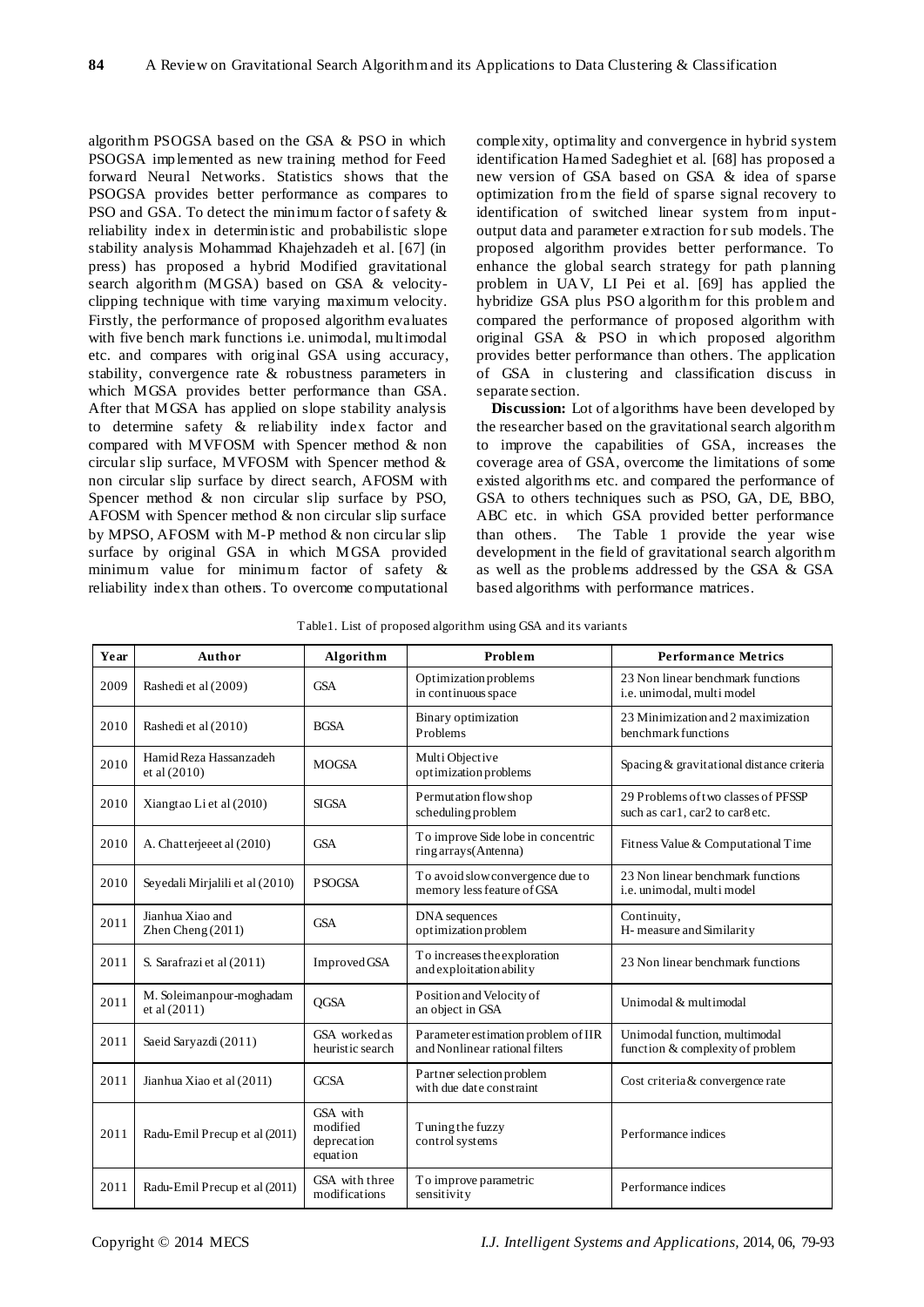| 2011 | Serhat Duman et al (2011)                | <b>GSA</b>                              | Economic Dispatch<br>problem                                           | Three test system                                                                                                                           |
|------|------------------------------------------|-----------------------------------------|------------------------------------------------------------------------|---------------------------------------------------------------------------------------------------------------------------------------------|
| 2011 | J. P. Papa et al (2011)                  | OPF-GSA                                 | Feature selection Task                                                 | Number of features selected                                                                                                                 |
| 2011 | M. Ghalambaz et al (2011)                | <b>HNNGSA</b>                           | To solve wessinger's<br>equation                                       |                                                                                                                                             |
| 2011 | Chaoshun Li et al (2011)                 | <b>IGSA</b>                             | To identify the parameter for<br>hydraulic<br>turbine governing system | Frequency                                                                                                                                   |
| 2011 | Abdolreza Hatamlou et al (2011)          | <b>GSA</b>                              | Data clustering                                                        | Sum of intra cluster distance<br>and Standard deviation                                                                                     |
| 2011 | Minghao Yin et al (2011)                 | <b>IGSAKHM</b>                          | Slow convergence problem<br>of GSA in clustering                       | F- measure, run time, mean<br>and standard deviation                                                                                        |
| 2011 | Abdolreza Hatamlou et al (2011)          | <b>GSA-HS</b>                           | Clustering                                                             | Sum of intra cluster distance and<br>center of corresponding cluster                                                                        |
| 2011 | Soroor Sarafrazi et al (2011)            | <b>GSA-SVM</b>                          | To increases classification<br>accuracy in Binary Problems             | Std. Dev., Mean, Max. & Min.                                                                                                                |
|      |                                          | Modified GSA                            | To increases searching                                                 | 3 Benchmark functions                                                                                                                       |
| 2012 | Nihan Kazak et al (2012)                 | $(MGSA)$ .                              | and convergence rate                                                   | Such as unimodal, multimodal                                                                                                                |
| 2012 | Mohadeseh Soleimanpour<br>et al (2012)   | Improved QGSA                           | Diversity loss problems                                                | Unimodal & multimodal                                                                                                                       |
| 2012 | Lucian-Ovidiu Fedorovici<br>et al (2012) | GSA with BP                             | OCR applications                                                       | Convergence and recognitions rates                                                                                                          |
| 2012 | Nanji H. R et al (2012)                  | multi agent<br>based GSA                | Computational cost of<br>original GSA                                  | Six bench mark functions<br>such as unimodal, multimodal                                                                                    |
| 2012 | Radu-Emil Precup<br>et al (2012)         | Adaptive GSA                            | To minimize the<br>objective function                                  | Sensitivity                                                                                                                                 |
| 2012 | S. Duman et al $(2012)$                  | <b>GSA</b>                              | Reactive power<br>dispatch problem                                     | Minimization of system real power,<br>improvement voltage profile &<br>enhancement of voltage                                               |
| 2012 | Serhat Duman et al (2012)                | <b>GSA</b>                              | Optimal Power<br>Flow problem                                          | IEEE 30 Bus power system including<br>six different cases                                                                                   |
| 2012 | Chaoshun Li et al (2012)                 | <b>CGSA</b>                             | Parameter identification problem of<br>chaotic system                  |                                                                                                                                             |
| 2012 | Abdolreza Hatamlou<br>et al (2012)       | GSA-KM                                  | Clustering problem (For improve<br>searching capabilities of GSA)      | Number of steps and cost                                                                                                                    |
| 2012 | Chaoshun Li et al (2012)                 | <b>GSAHCA</b>                           | Identification of T-S<br>fuzzy model                                   | Model accuracy                                                                                                                              |
| 2012 | Hossein Askari et al (2012)              | Intelligent GSA                         | Classification of data                                                 | Accuracy, minimum, maximum<br>and average score of recognition                                                                              |
| 2012 | Ahmad Asurl Ibrahim<br>et al $(2012)$    | <b>QBGSA</b>                            | Power quality monitor placement<br>(PQMP) problem                      | Radial 69 bus distributed system and<br>IEEE 118 bus system with Bolted three<br>phase, Double line to ground and Single<br>phase to ground |
| 2012 | Hamed Sadeghiet<br>et al $(2012)$        | GSA with sparse<br>optimization         | Identification of switch linear system<br>and Parameter estimation     | Statistical Robustness under excitation,<br>noise and switching sequence                                                                    |
| 2012 | Mohammad Khajehzadeh<br>et al (2012)     | MGSA                                    | Slope Stability Analysis                                               | Minimum factor of safety<br>and reliability index                                                                                           |
| 2012 | Abbas Bahrololoum<br>et al (2012)        | prototype<br>classifier<br>based on GSA | Data classification                                                    | Average misclassification<br>percentage error                                                                                               |
| 2012 | Li Pei et al $(2012)$                    | GSA with PSO<br>& DE(IGSA)              | Routing (Path planning<br>for UAE)                                     | Cost of threats & Evolution Curve                                                                                                           |
| 2013 | Soroor Sarafrazi et al (2013)            | <b>GSA-SVM</b>                          | Parameter Setting of SVM &<br>Increased accuracy(Classification)       | Accuracy<br>(Mean & Standard Deviation)                                                                                                     |

V. GSA IN CLUSTERING

Clustering is the process to expose previously undiscovered patterns from datasets and assemble data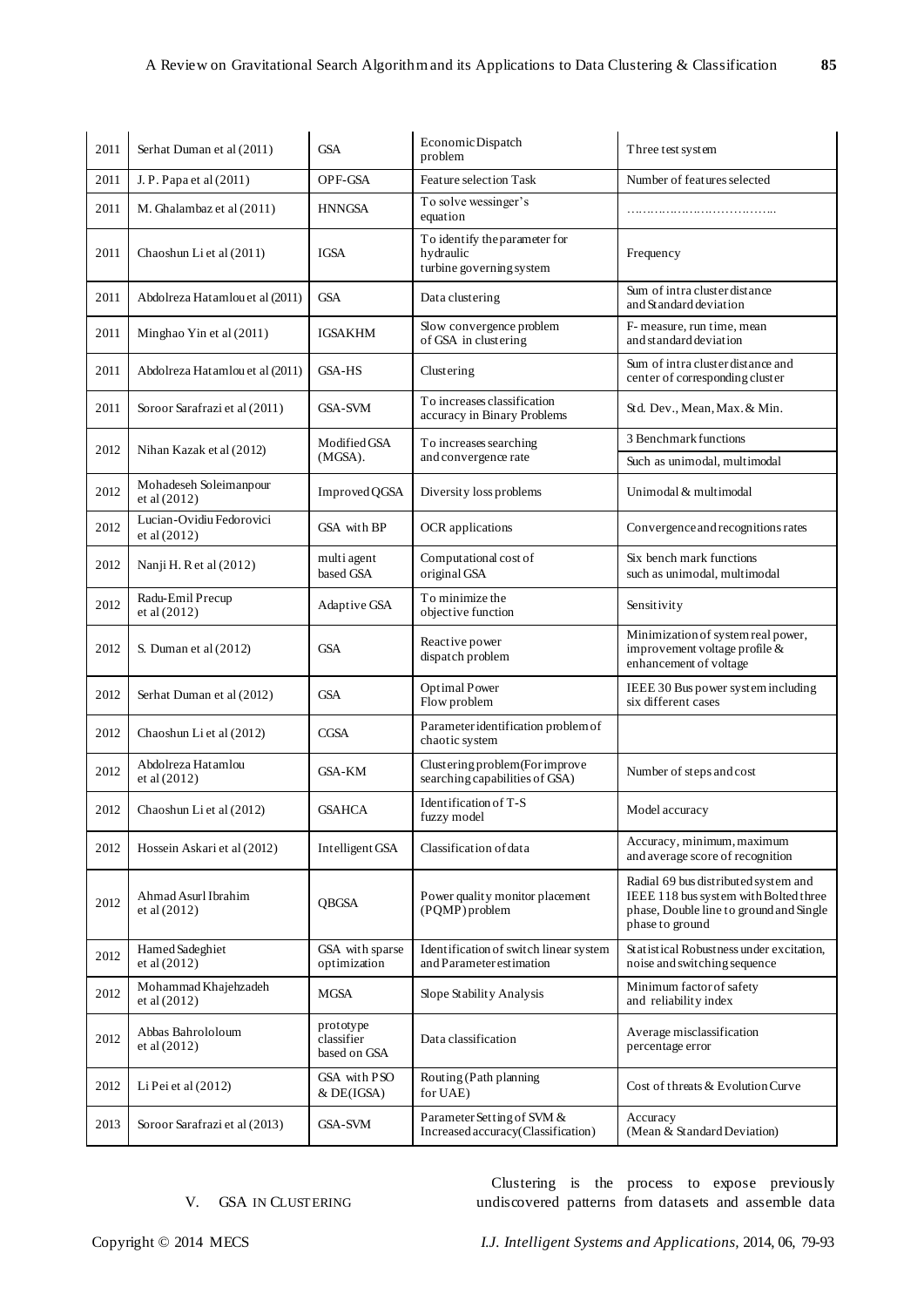entities into disjoint clusters such that entities of each cluster are similar. Clustering techniques have been employed in many areas such as pattern recognition [3, 4], information retrieval [70, 71], data mining [72, 73], and many more. Large number of nature inspired algorithms is applied on the data clustering problem such as ABC [11], PSO [74], KMH [75], ACO [76], K-means [77], BB-BC [34] etc. There does not exists a single algorithm that is adequate to solve all of requisite for clustering problems due to diversity of clustering problems, different data type and intention of clustering. This paper also enlightens the application of GSA for data clustering problems. Abdolreza Hatamlou et al. [78] has proposed a gravitational search algorithm for data clustering applications and compared the performance of proposed algorithm with PSO, GA and K-means. Proposed algorithm provides the viable and robust result for data clustering as compares the PSO, GA and K- means using sum of intra cluster distance and standard deviation parameters. This algorithm provides the good searching ability to find global optimum but in the last iterations the performance of algorithm suffers due to slow searching speed. To improve the searching ability of GSA, Abdolreza Hatamlou and Salwani Abdullah et al. [79] have proposed a hybrid algorithm GSA-KM based on the GSA & K- means for clustering problem because k-means is simple and fast algorithm. The hybrid algorithm provides better performance in comparison of original GSA by two ways. First, the numbers of steps require for iteration & evaluate the objective function to find global optimum was reduced, its increased execution speed of hybrid algorithm. Second, due to the use of kmeans with GSA, a good candidate solution is generated for initial population so that near global optimum searched in more promising search space and provided a better quality solution as compared to original GSA. To reduce the slow convergence speed of GSA, Minghao Yin et al. [80] has proposed new algorithm IGSAKHM

based on the IGSA and K-harmonic means for clustering problem. KHM is easily sucked in local optima but fast convergence speed as compare to GSA. On the other hand IGSA has ability to find near global optimum solution easily but suffered with slow convergence rate. The performance of IGSAKMH evaluates with F measure, run time, mean and standard deviation parameters and compares with KMH and PSOKMH in which IGSAKMH provides better performance with F measure, mean & standard deviation than others but execution time of IGSAKMH algorithm longer than the KMH. So, the application where run time is critical parameter, IGSAKMH will not work efficiently. To reduce convergence in local optima of K-Means algorithm, Abdolreza Hatamlou et al. [37] has proposed a new hybrid algorithm GSA-HS based on GSA and Heuristic search technique. In the proposed algorithm, initial population is generated by the GSA after that heuristic search technique is applied to exploration of population. The performance of GSA-HS evaluate with two parameters i.e. sum of intra cluster distance and center of corresponding cluster including four bench mark datasets and compare with K-Means & PSO in which GSA-HS provides better results than others. To improve the "fuzzy space partition"  $\&$  identification of 'premises parameter" Chaoshun Li et al. [56] has developed a new hybrid GSA based on hyper plane clustering algorithm (GSAHCA) for identification of T-S fuzzy model. The GSA is used to identify the consequence and premises parameters which are used to build T-S fuzzy model. The performance of GSAHCA evaluates with some non linear system using real system sampled data sets in which GSAHCA provides better performance. The GSAHCA also compares with FCRM for identify model accuracy in which GSAHCA provides better result than FCRM.

| Method         | <b>Iris</b> |       | Wine      |          | <b>Glass</b> |       | CMC      |       | Cancer   |        |
|----------------|-------------|-------|-----------|----------|--------------|-------|----------|-------|----------|--------|
|                | Avg.        | Std.  | Avg.      | Std.     | Avg.         | Std.  | Avg.     | Std.  | Avg.     | Std.   |
| KM             | 106.05      | 14.63 | 18061.00  | 793.21   | 235.50       | 12.47 | 5893.60  | 47.16 | 3251.21  | 251.14 |
| <b>KMH</b>     | 113.41      | 0.09  | 18386.00  | 0.00     | 257.18       | 0.00  | 5852.96  | 25.00 | 3234.40  | 0.00   |
| <b>GA</b>      | 125.19      | 14.56 | 16530.53  | 0.00     | 282.32       | 4.14  | 5756.59  | 50.37 | 3249.46  | 229.73 |
| SA             | 99.95       | 2.02  | 17521.09  | 753.08   | 282.19       | 4.24  | 5893.48  | 50.87 | 3239.17  | 230.19 |
| <b>ACO</b>     | 97.17       | 0.37  | 16530.53  | 0.00     | 273.46       | 3.58  | 5819.13  | 45.63 | 3046.06  | 90.50  |
| <b>HBMO</b>    | 96.95       | 0.53  | 16357.28  | 0.00     | 247.71       | 2.44  | 5713.98  | 12.69 | 3112.42  | 103.47 |
| <b>PSO</b>     | 97.23       | 0.35  | 16417.47  | 85.49    | 275.71       | 4.55  | 5820.96  | 46.95 | 3050.04  | 110.80 |
| <b>GSA</b>     | 96.72       | 0.01  | 16376.61  | 31.34    | 225.70       | 3.40  | 5699.84  | 1.72  | 2973.58  | 8.17   |
| GSA-KM         | 96.69       | 0.01  | 16294.31  | 0.04     | 214.22       | 1.14  | 5697.36  | 0.27  | 2965.21  | 0.07   |
| <b>GSA-KMH</b> | 96.58       | 0.002 | 16234.560 | $\bf{0}$ | 185.710      | 0.035 | 5685.350 | 0.310 | 2954.250 | 0.056  |
| GSA-HS         | 96.65       | 0.0   | 16292     | 0.0      | ----         | ----  | 5693.7   | 0.0   | 2964.4   | 0.0    |
| <b>PSOGSA</b>  | 97.23       | 0.060 | 16331.260 | 0.450    | 205.710      | 2.090 | 5699.100 | 0.540 | 2969.410 | 0.063  |

Table 2. Comparisons of GSA and its variants to other techniques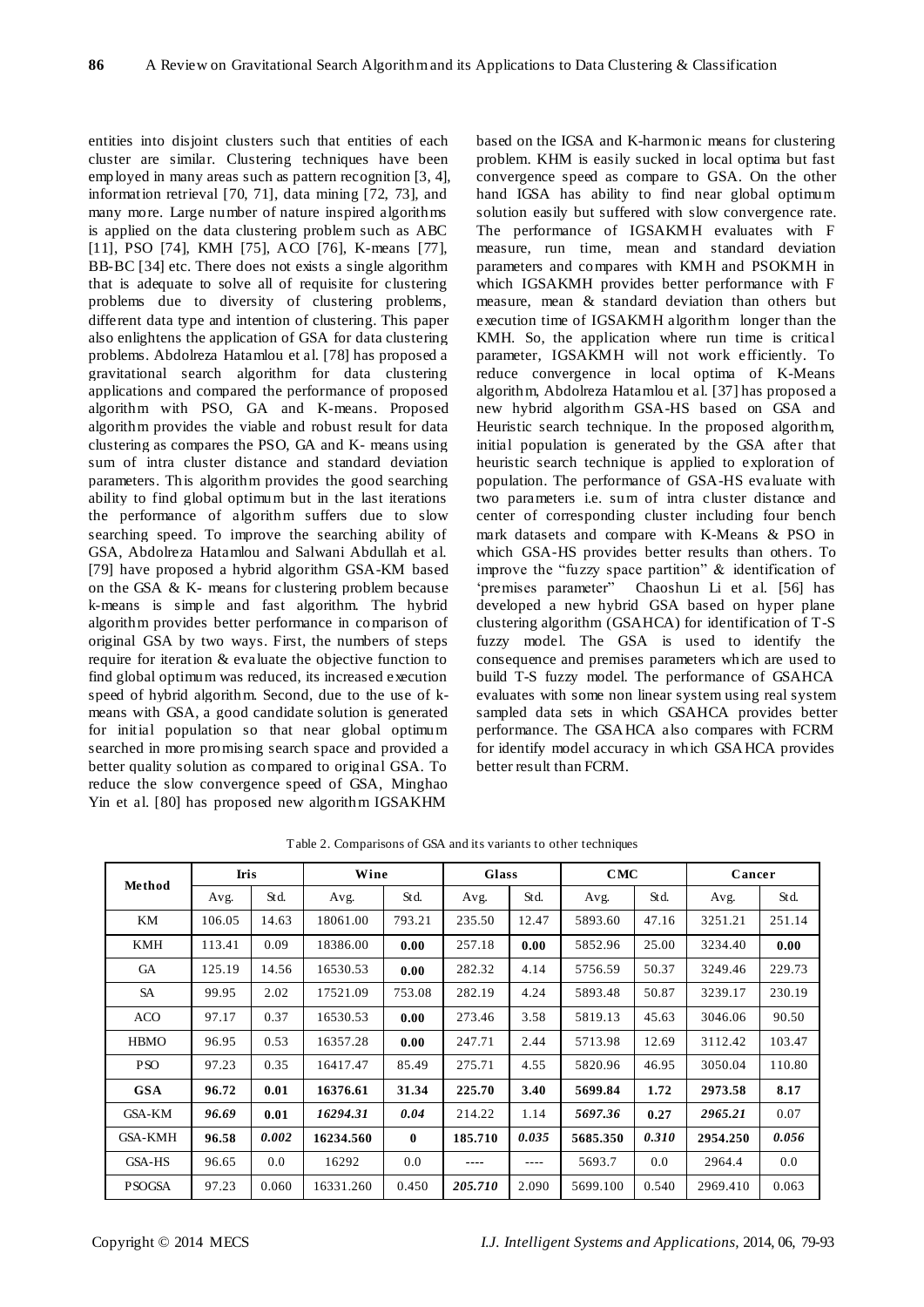**Discussion**: The study of the literature of GSA in clustering, it has been observed that five GSA based algorithms have been proposed to solve the clustering problems. These algorithms are GSA, GSA-KM, GSA-KMH, GSA-HS and PSOGSA. To evaluate the relatively performance of GSA and its variant to others techniques, a table is constructed using common datasets & parameters with help of literature [37,78, 79, 80] and compares the GSA & its variants to other clustering techniques. The table 2 provides the comparisons between the GSA & its variants to other well known techniques that are used to solve the clustering problems. The performance of these techniques evaluate with five different dataset using sum of intra cluster distance & standard deviation parameters. These parameters deduce the efficiency of techniques in data clustering. Minimum value of parameters means better the efficiency of the technique. The GSA provides minimum sum of intra cluster distance with all five datasets as compares to KM, KMH, GA, SA, ACO, HBMO and PSO. To analyze standard deviation parameter, GSA has minimum value for Iris and CMC datasets while second minimum value for all other datasets. So, Table 2 states that GSA provides more accurate and significant result than other techniques except GSA variants. Table 2 also provides the comparisons of different GSA variants i.e. GSA, GSA-KM, GSA-KMH, GSA- HS and PSOGSA. From the table 2, it is conclude that GSA-KMH provides the minimum sum of intra clusters distance and GSA-HS provides almost zero value of standard deviation parameter. The quality of cluster depends on the minimum value of objects from its cluster centroid. So, minimum sum of intra cluster distance mean objects are tightly bound with cluster. From the Table 2, it is observe that GSA-KMH is the best technique among all GSA variants and other nature inspired techniques for clustering problem.

#### VI. GSA IN CLASSIFICATION

Classification is the process of mapping the objects from input space to set of predefined classes and allocate the objects with one of class from set of predefined classes. There are many classification techniques that have been developed and applied on the datasets to classify the objects such as decision tree [81, 82], Artificial neural network [9, 83], ABC [11], PSO [84], Support vector machine [85] etc. Accuracy is the crucial parameter in the classification problems to test the performance of the classification techniques whether the classification techniques properly classified the instance of a datasets or not. Due to diversity in the classification problems there does not exists a single technique that has been applied on all of the classification problems. This paper enlightens the application of GSA in the classification and provided the comparisons of GSA to other techniques. Hossein Askari and Seyed-Hamid Zahiri [42] have proposed new algorithm based on GSA for classification problem and called it Intelligent GSA i.e. IGSA classifier. In IGSA fuzzy rule is used to modify

the value of two parameters: swarm size define the number of object and gravitational coefficient of GSA. The performance of IGSA classifier compares with IPS classifier ( PSO based classifier), IGA classifier (GA) and DE based classifier (Differential Equation based classifier) with accuracy, minimum, maximum and average score of recognition including five datasets from UCI repository in which IGSA provides better performance. Abbas Bahrololoum et al. [86] has proposed a new prototype classifier based on GSA for classification problem and three different fitness function defined for this classifier to evaluate the one representative for each class. Three version of GSA classifier has been developed with the help of three fitness functions. The performance of newly build classifiers compare with PSO and ABC including 12 datasets that are taken from the UCI repository and average misclassification percentage error parameter. To improve the classification accuracy for binary problems, Soroor Sarafrazi et al [87] has proposed a new hybrid algorithm GSA-SVM based on GSA & SVM. The performance of proposed algorithm evaluates with accuracy (standard deviation, mean, minimum & maximum) parameter using five datasets from UCI repository and compares with PSO-SVM & PSO-GA in which GSA-SVM provides better performance than others. To overcome parameter setting problem in SVM & increase the accuracy of feature subset selection Soroor Sarafrazi and Hossein Nezamabadi-pour [85] has proposed a new hybrid algorithm GSA-SVM based on original GSA, Binary GSA & SVM for binary problems in which original GSA is used to setting the parameters of SVM and Binary GSA for feature subset selection. The performance of GSA evaluates with accuracy parameter (Mean & Standard Deviation) using eight well known binary datasets from UCI repository and compares with PSO and GA-SVM in which GSA-SVM predicts data more accurately than others.

**Discussion:** To the depth study of GSA in classification problem, it has been observed that there exist some common data sets on which GSA & its variants compare with other classification methods using some parameters and GSA & its variants provides better performance than others. Such datasets are Iris, wine, glass & cancer and performance of classification methods evaluate with misclassified instance, accuracy, rank parameters etc. Table 3 [66,85, 86, 87] provides the comparisons of GSA & its variants (that are proposed for classification problems) with other techniques using above discussed common datasets with two parameters: accuracy & rank as well as some other methods also include such as ID3, J48, SVM, IBK etc.

Table 3 consists twenty two different methods that are used to solve classification problems such as GSA based classifiers i.e. original GSA classifier, IGSA Estimation & GSA Prototype, PSO, ABC, IPS, IGA, DE, Bayes based i.e. bayes net, ANN, Tree based i.e.ID3, J48, NB tree, Function based classifiers i.e. RBF and SVM with four well defined datasets i.e. iris, cancer, wine and glass. Table 3 shows that for the Wine & Glass datasets GSA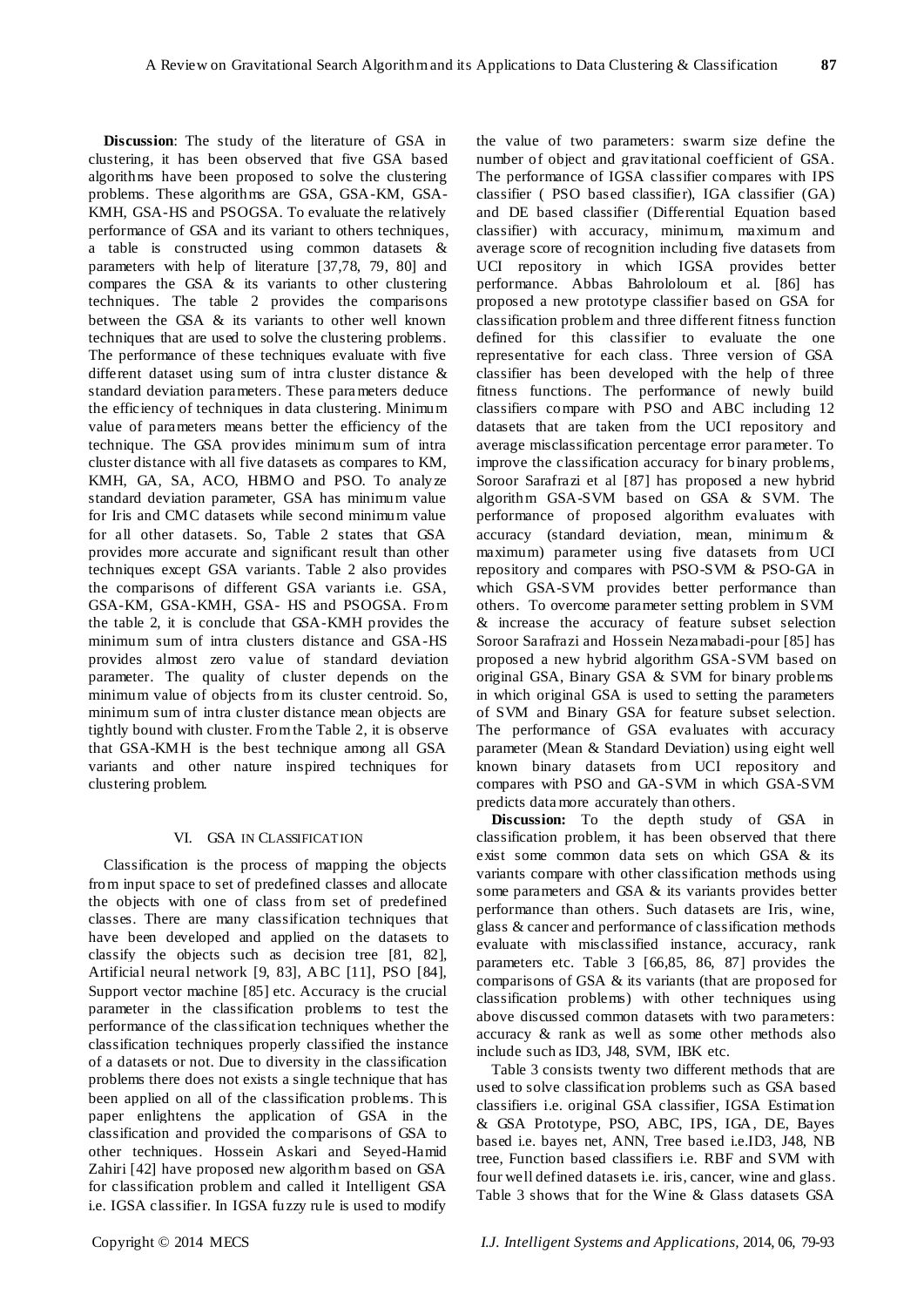variants (97.64, 97.6, 88 and 79.5) provide best result among all these techniques. For Iris and Cancer datasets ABC (100) algorithm provides the best result with both of parameters i.e. accuracy & rank but GSA variants provide the second & third best results as shown in table 3. From the table 3, it is concludes that the overall performance of GSA variants has better than other methods. Table 4, 5, 6 shows the average accuracy results with relative ranking of all these techniques in which IGSA (92.83, 1), IGA (91.33, 2) algorithm and GSA prototype (90.56, 3)obtain first, second & third position among all these techniques and the nearest competitive

ABC (88.92, 5) algorithm get fifth position while multi boost (68.21, 20) provides worst results.

Table 7, 8, 9 shows the sum of rank parameter and assign the global ranking to the techniques. Global ranking is derived from the Table 3 i.e. sum of rank that is associated with accuracy result of all techniques. According to rank parameter, IGSA, IGA & GSA prototype has obtained first, second & third rank while the nearest competitive ABC get forth rank and RBF & Multi Boost get fifteenth rank means poor ones. The results of these parameters conclude that GSA variants provide remarkable results than others.

Table 3. Comparisons of accuracy & relative ranking parameters of twenty different Techniques/classifiers

| Classifiers        | <b>Iris</b> |                | Cancer   |                         | Wine           |                          | Glass                       |                |
|--------------------|-------------|----------------|----------|-------------------------|----------------|--------------------------|-----------------------------|----------------|
|                    | Accuracy    | Rank           | Accuracy | Rank                    | Accuracy       | Rank                     | Accuracy                    | Rank           |
| IPS-classifier     | 95.3        | 9              | 95.9     | 9                       | 94.9           | 6                        | 70.1                        | 6              |
| IGA-classifier     | 96.7        | $\overline{4}$ | 97       | 6                       | 96.4           | $\overline{4}$           | 75.2                        | 3              |
| DE-classifier      | 88.7        | 15             | 86.4     | 18                      | 86.3           | $\tau$                   | 58.4                        | 13             |
| GSA-classifier     | 82.6        | 19             | 80.1     | 20                      | 61.3           | 17                       | 88                          | $\mathbf{1}$   |
| IGSA-classifier    | 98.1        | $\overline{2}$ | 96.1     | 8                       | 97.6           | $\mathbf{2}$             | 79.5                        | $\overline{c}$ |
| <b>PSO</b>         | 96.14       | 6              | 95.74    | 10                      | 96.22          | 5                        | 60.33                       | 9              |
| <b>ABC</b>         | 100         | $\mathbf{1}$   | 100      | $\mathbf{1}$            | 97.19          | $\overline{3}$           | 58.5                        | 12             |
| GSA Prototype      | 97.54       | 3              | 99.37    | 3                       | 97.64          | $\mathbf{1}$             | 67.67                       | $\tau$         |
| GSA-SVM (GSA+BGSA) | L.          | ÷              | 99.54    | $\mathbf{2}$            | $\overline{a}$ | ÷                        | $\mathcal{L}^{\mathcal{A}}$ | ÷.             |
| <b>GSA-SVM</b>     | L.          | ÷.             | 99.37    | $\overline{\mathbf{3}}$ | $\frac{1}{2}$  | $\overline{\phantom{a}}$ | $\mathbb{L}^2$              |                |
| Bayes Net          | 95.77       | $\tau$         | 80.26    | 19                      | 70.2           | 9                        | 75.02                       | $\overline{4}$ |
| <b>MLP ANN</b>     | 93.96       | 11             | 97.07    | 5                       | 66.12          | 12                       | 64.61                       | 8              |
| <b>RBF</b>         | 91.66       | 14             | 79.33    | 21                      | 60.55          | 18                       | 55.56                       | 14             |
| K-Star             | 93.26       | 13             | 97.56    | $\overline{4}$          | 64.22          | 14                       | 60.28                       | 10             |
| Bagging            | 96.58       | 5              | 95.53    | 13                      | 63.76          | 16                       | 50                          | 16             |
| Multi Boost        | 68.4        | 20             | 93.91    | 15                      | 64.22          | 14                       | 46.3                        | 18             |
| NB Tree            | 94.73       | 10             | 92.31    | 16                      | 68.12          | 10                       | 71.12                       | 5              |
| SMO (SVM)          | 88.66       | 16             | 95.7     | 11                      | 66.51          | 11                       | 51.4                        | 15             |
| <b>IBK</b>         | 85.33       | 18             | 95.56    | 12                      | 65.1           | 13                       | 58.87                       | 11             |
| Dagging            | 86          | 17             | 96.7     | $\tau$                  | 64.2           | 15                       | 46.72                       | 17             |
| J48                | 95.33       | 8              | 94.42    | 14                      | 64.2           | 15                       | 37.38                       | 19             |
| ID3                | 93.55       | 12             | 92.24    | 17                      | 72.34          | 8                        | 36.56                       | 20             |

Table 4. Average accuracy result with relative ranking of datasets

| Parameter        | Classifiers |       |       |            |       |            |       |               |
|------------------|-------------|-------|-------|------------|-------|------------|-------|---------------|
|                  | <b>IPS</b>  | IGA   | DE    | <b>GSA</b> | IGSA  | <b>PSO</b> | ABC   | GSA Prototype |
| Average Accuracy | 89.05       | 91.33 | 79.95 | 78         | 92.83 | 87.11      | 88.92 | 90.56         |
| Rank             |             |       | 10    | 12         |       |            |       |               |

Table 5. Average accuracy result with relative ranking of datasets

| Parameter        | Classifiers |                |            |        |         |             |  |  |  |
|------------------|-------------|----------------|------------|--------|---------|-------------|--|--|--|
|                  | Bayes Net   | <b>MLP ANN</b> | <b>RBF</b> | K-Star | Bagging | Multi Boost |  |  |  |
| Average Accuracy | 80.31       | 80.44          | 71.78      | 78.83  | 76.47   | 68.21       |  |  |  |
| Rank             |             |                | 19         |        | 13      | 20          |  |  |  |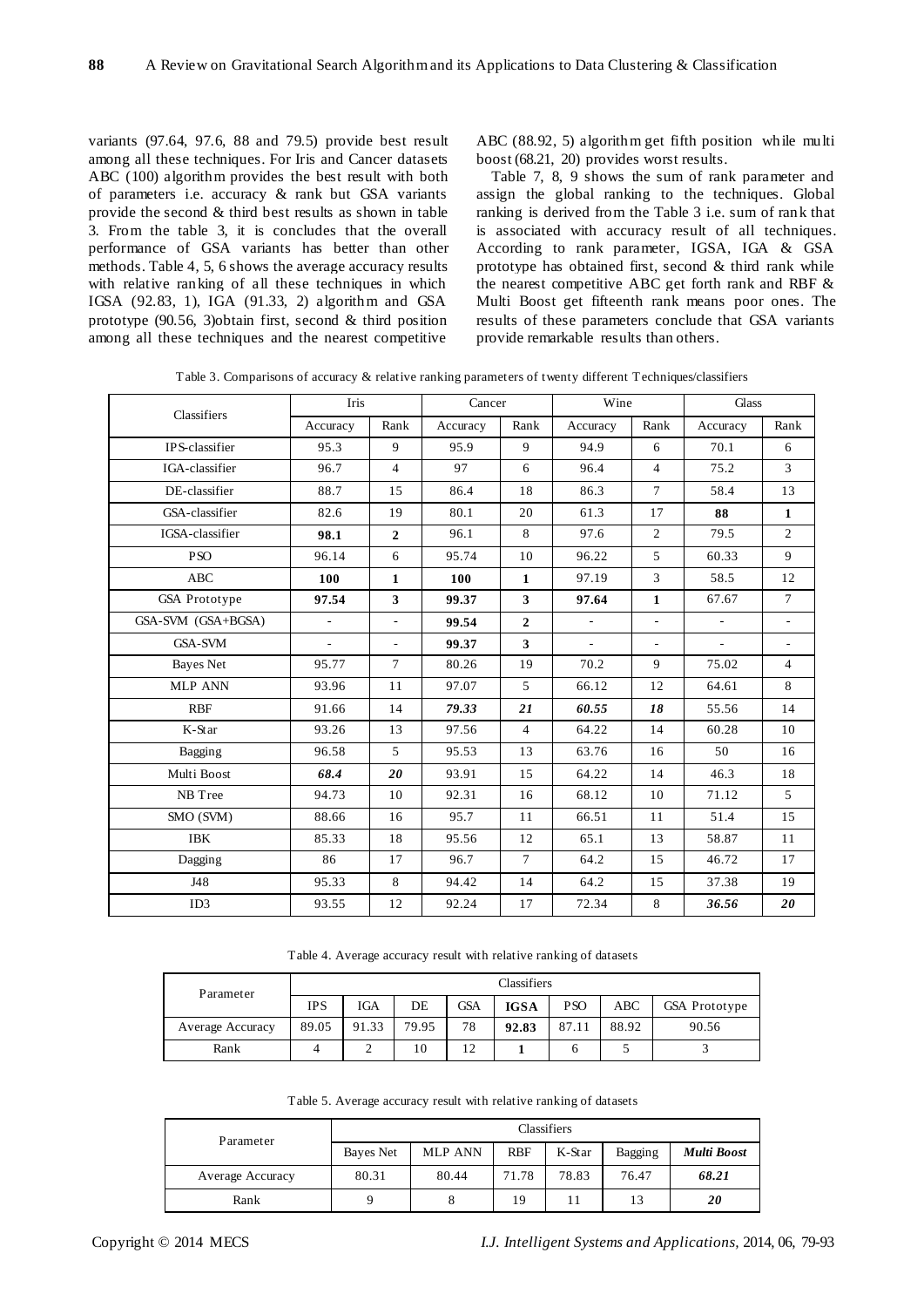| Parameter        |         |            |            | Classifiers |       |       |
|------------------|---------|------------|------------|-------------|-------|-------|
|                  | NB Tree | <b>SMO</b> | <b>IBK</b> | Dagging     | J48   | ID3   |
| Average Accuracy | 81.57   | 75.57      | 76.22      | 73.41       | 72.83 | 73.67 |
| Rank             |         | 15         | 14         |             | 18    | 16    |

Table 6: Average accuracy result with relative ranking of datasets

Table 7: Sum of Ranks of Techniques & Global Ranking

| Sum of Ranks |            | Classifiers |         |            |             |            |            |               |  |
|--------------|------------|-------------|---------|------------|-------------|------------|------------|---------------|--|
|              | <b>IPS</b> | IGA         | DE      | <b>GSA</b> | <b>IGSA</b> | <b>PSO</b> | <b>ABC</b> | GSA Prototype |  |
| Sum of Ranks | 29(6)      | 16(3)       | 52 (11) | 56 (14)    | 12(1)       | 19(5)      | 17(4)      | 13(2)         |  |

Table 8: Sum of Ranks of Techniques & Global Ranking

| Sum of Ranks |           | <b>Classifiers</b> |            |           |         |             |  |  |  |
|--------------|-----------|--------------------|------------|-----------|---------|-------------|--|--|--|
|              | Baves Net | <b>MLP ANN</b>     | <b>RBF</b> | $K$ -Star | Bagging | Multi Boost |  |  |  |
| Sum of Ranks | 38(8)     | 35(7)              | 66 (15)    | 40(9)     | 49 (10) | 66 (15)     |  |  |  |

Table 9: Sum of Ranks of Techniques & Global Ranking

| Sum of Ranks |         |            |            | Classifiers |         |         |
|--------------|---------|------------|------------|-------------|---------|---------|
|              | NB Tree | <b>SMO</b> | <b>IBK</b> | Dagging     | J48     | ID3     |
| Sum of Ranks | 40(9)   | 52 (11)    | 53 (12)    | 55 (13)     | 55 (13) | 56 (14) |

#### VII. CONCLUSION

This paper presents the review of pervious research in the field of gravitational search algorithm, its variants; hybridize GSA and its applications. Table 1 provides the complete summary of GSA literature, modification in GSA and applications of GSA. From the table 1, it conclude that GSA is four years old but this field shows tremendous growth & quite popular between researchers and large number of problems solved by GSA such as RPDP, ED, OPF and many more mentioned in table 1. The figure 1 shows the percentage of hybrid algorithms and modification in GSA has been proposed by various authors in GSA literature. The modification and hybridization of GSA with other techniques provided better results in terms of computational time, convergence etc. The figure 3 provides the year wise development in the field of gravitational algorithms and number of publications in each year published with the help of GSA. From the figure 3, it's conclude that there is only one publication on GSA in year 2009 but in last two years large number of papers published using GSA that shows the wide popularity of GSA among researchers. The figure 4 categorizes the publications based on GSA in different domains. The figure 4 states that half of GSA publications related to computer science and computing filed that shows the GSA applicability and significance in computer science & computing field. The twenty four percent of GSA publications come from optimization & others field and very less publication from civil & mechanical field. From the figure 4, it is

conclude that GSA is widely used in computer science & computing field but a very less publications from civil & mechanical fields.



Fig. 3. Year wise growth in GSA

Figure 4 exhibits that GSA is widely use in computer science & computing field but this field contains large number of subfields to pursue further research such as networks, security, ANN, pattern recognitions, clod computing, data mining etc. The figure 5 shows the applicability of GSA based publications in computer science & computing field. Figure 5 articulates that more than fifty percent publications of GSA in computer science & computing field belong to data mining domain. Data mining process defined by three terms i.e. classification, clustering and feature sub selection. The depth study of GSA shows that large number of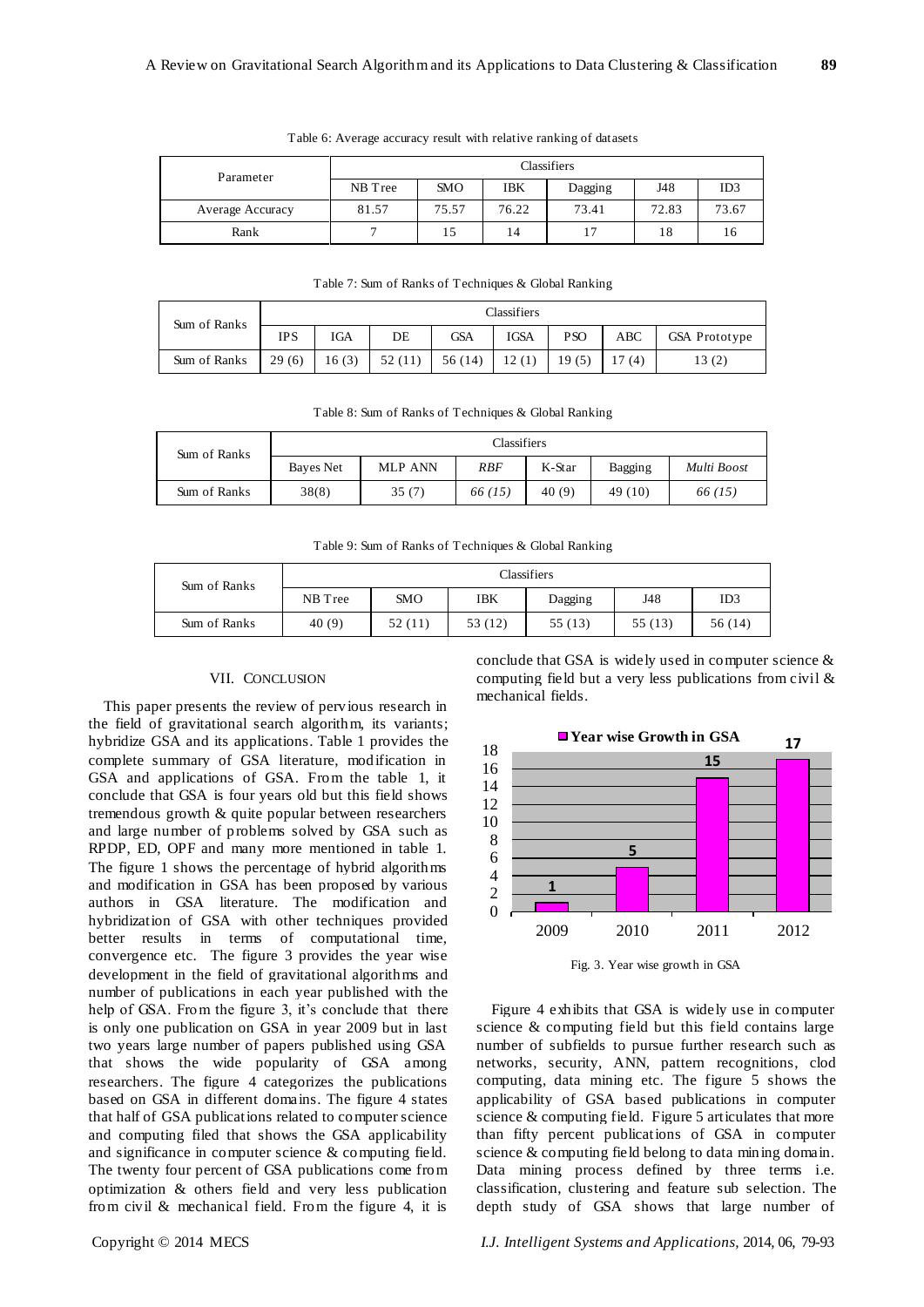algorithm proposed with the help of GSA for classification & clustering problems in data mining domain. Table 2 & 3 provides comparisons of other techniques to GSA & its variants for clustering & classification problems in data mining respectively. From the table  $2 \& 3$ , it is conclude that GSA provides the better performance than others. From the section 2 & 3 and table  $2 \& 3$ , it is conclude that GSA has good potential to solve data clustering & classification problems than other nature inspired techniques as well as conventional methods but sometime suffers from large computational time. There are several advantages of GSA that proves its significance. First, it requires only two parameters to adjust i.e. mass & velocity of particles and second is ability to find near global optimum solution. The ability to find near global optimum solution makes the GSA differ from other nature inspired algorithms. But the GSA is also suffers from several problems such as computational time, convergence problem if initial population not generated well. But these problems of GSA removed by the hybridization of GSA. Another thing that must be point, there is no theoretical work on the computational time and convergence of GSA these work must be perform. In this review, it is notice that there are some other areas that are not touch by the GSA. Few of these are security application, analysis of time series data, applicability of the GSA in dynamic & uncertain environment, gene expressions, protein legend etc.



Fig. 4. Categorization of GSA publications



Fig. 5. GSA in computer science & computing field

- [1] W. Du, B. Li,"Multi-strategy ensemble particle swarm optimization for dynamic optimization", Information Sciences, 2008, 178, pp 3096-3109.
- [2] X. Yao, Y. Liu, G. Lin, "Evolutionary programming made faster", IEEE Transactions on Evolutionary Computation, 1999, 3 pp 82–102.
- [3] Y. Liu, Z. Yi, H. Wu, M. Ye, K. Chen, "A tabu search approach for the minimum sum-of-squares clustering problem", Information Sciences, 2008, 178, 2680-2704.
- [4] X. Tan, B. Bhanu, "Fingerprint matching by genetic algorithms‖, Pattern Recognition, 2006, 39, 465–477.
- [5] T.H. Kim, I. Maruta, T. Sugie,"Robust PID controller tuning based on the constrained particle swarm optimization‖, Automatica, 2008, 44, 1104–1110.
- [6] Z. Baojiang, L. Shiyong,"Ant colony optimization algorithm and its application to neuro-fuzzy controller design", Journal of Systems Engineering and Electronics 18, 603–610.
- [7] O. Cordon, S. Damas, J. Santamarı,"A fast and accurate approach for 3D image registration using the scatter search evolutionary algorithm, Pattern Recognition Letters, 2006, 27 ,pp 1191–1200.
- [8] H. Nezamabadi-pour, S. Saryazdi, E. Rashedi," Edge detection using ant algorithms", Soft Computing, 2006, 10, pp 623- 628.
- [9] JY Wu,"MIMO CMAC neural network classifier for solving classification problems", Applied Soft Computing, 2011, 11 (2), pp 2326–2333
- [10] Kalinlia A, Karabogab N, "Artificial immune algorithm for IIR filter design", Engineering Applications of Artificial Intelligence, 2005, 18, 919–929.
- [11] D. Karaboga, C. Ozturk (2011) A novel clustering approach: artificial bee colony (ABC) algorithm. Applied Soft Computing 11 (1), pp 652–657.
- [12] Kirkpatrick S, Gelatt CD and Vecchi P,"Optimization by simulated annealing", Science, 1983, 220, 671-680.
- [13] Mitra D, Romeo F and Vincentelli, A.S., "Convergence" and Finite-Time Behavior of Simulated Annealing Advances in Applied Probability", 1986.
- [14] Janson S & Middendorf M, "A hierarchical particle swarm optimizer for dynamic optimization problems", In: Proceedings of the application of evolutionary computing, 2004, volume 3005. pp 513–524.
- [15] Kennedy J & Eberhart R, "Particle swarm optimization", In: Proceeding of IEEE int'l. Conf. on neural networks, 1995, Vol. IV, pp. 1942–1948.
- [16] Silva A, Neves A, Costa E,"Chasing the swarm: a predator pray approach to function optimization", In: Proceeding of the international conference on soft computing MENDEL, 2002.
- [17] Y.L. Lin, W.D. Chang, J.G. Hsieh,"A particle swarm optimization approach to nonlinear rational filter modeling, Expert Systems with Applications, 2008, 34, pp 1194– 1199.
- [18] Holland JH, "Adaptation in natural and artificial systems", University of Michigan Press, 1975.
- [19] Boeringer D-W, Werner DH, "Particle swarm optimization versus genetic algorithm for phased array synthesis", IEEE Trans Antennas Propag., 2004, 52(3):771–779.
- [20] Dorigo M, "Optimization, learning and natural algorithms". PhD thesis, Dipartimento di Elettronica, Politecnico di Milano, Italy, 1992.
- [21] Dorigo M and Gambardella LM, "Ant colony for the traveling salesman problem", Bio systems, 1997, 43, pp. 73-81.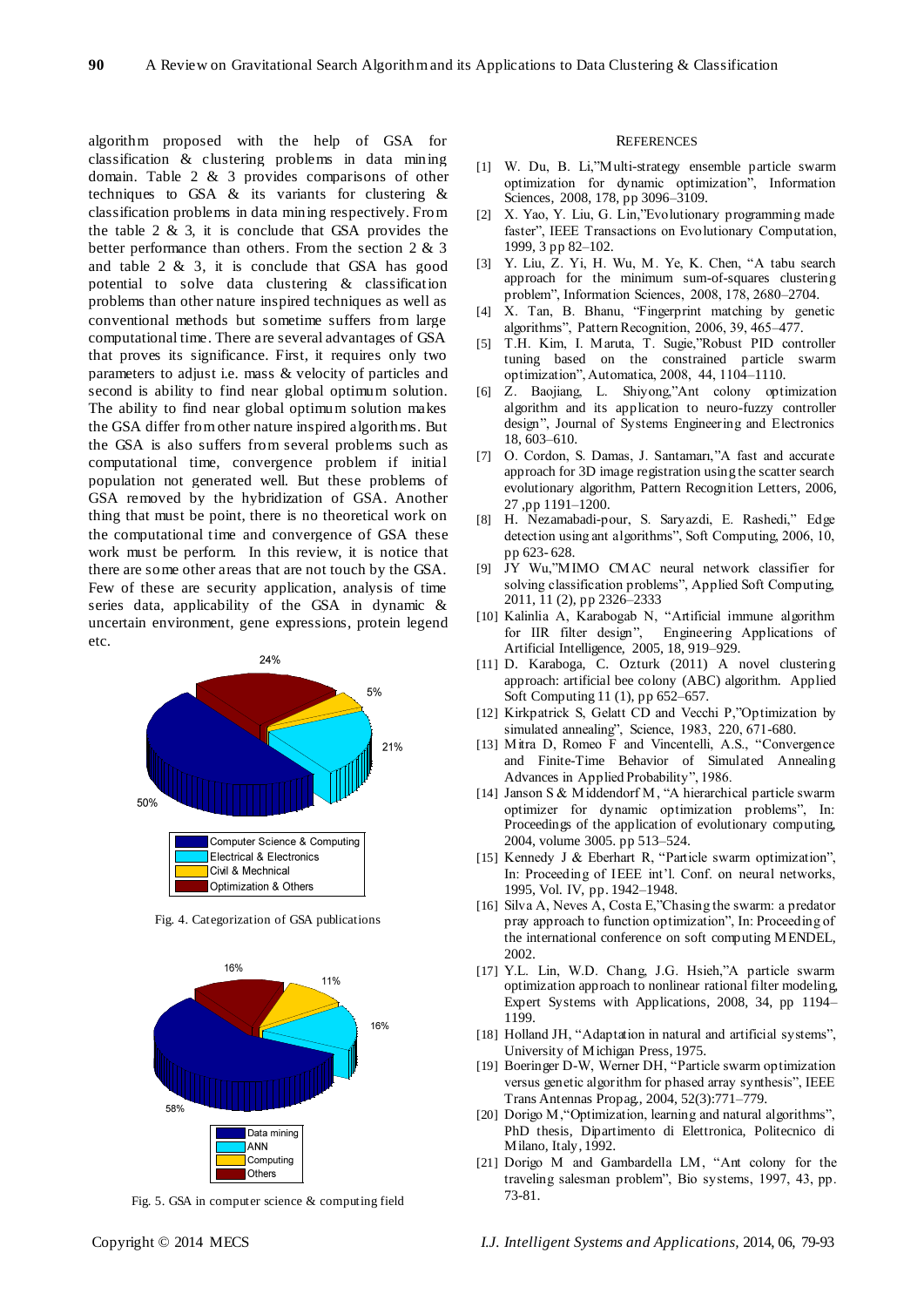- [22] Costa, D. and Hertz, A. (1997) Ants can color graphs. J. Operate Res. Soc., 48, pp. 295-305.
- [23] Di Caro G. and Dorigo M. (1998) Two ant colony algorithms for best-effort quality of service routing. In: Unpublished at ANTS'98-From Ant Colonies to Artificial Ants: First International Workshop on Ant Colony Optimization.
- [24] Merkle D & Middendorf M.Modelling," ACO: Composed permutation problems", In: Ant algorithms Proceedings of ANTS 2002—Third international workshop. Lecture Notes in Comput Sci, 2002, vol, 2463., pp. 149–62.
- [25] Gutjahr WJ, "A graph-based ant system and its convergence Future Generat. Comput. Syst., 2000, 16(9):873–88.
- [26] Gutjahr WJ, "ACO algorithms with guaranteed convergence to the optimal solution", Information Process Letters, 2002, 82(3), 145–53.
- [27] Karaboga D, Basturk B,"A powerful and efficient algorithm for numerical function optimization:artificial bee colony (abc) algorithm", J Glob Optim. 2007b, 39:459–471.
- [28] Karaboga D & Basturk B,"A comparative study of artificial bee colony algorithm", Applied Mathematics and Computation, 2009, 214:108–32.
- [29] Akay B, Karaboga D, "A modified artificial bee colony algorithm for real-parameter optimization" Inf Sci., 2010 doi:10 .1016/j.ins.2010.07.015.
- [30] Basturk B, Karaboga D, "An artificial bee colony (abc) algorithm for numeric function optimization', In: IEEE swarm intelligence symposium 2006, Indianapolis, IN, USA.
- [31] Mezura-Montes E, Damian-Araoz M, Cetina-Domingez O ," Smart flight and dynamic tolerances in the artificial bee colony for constrained optimization", In: 2010 IEEE congress on evolutionary computation (CEC), 2010, pp 1– 8.
- [32] Eduardo Gerhardt and Herbert Martins Gomes, "Artificial Bee Colony (ABC) Algorithm for Engineering Optimization", Problems In: Proceeding of  $3<sup>rd</sup>$ International Conference on Engineering Optimization Rio de Janeiro, Brazil, 2012.
- [33] Zhu GP & Kwong S,"Gbest-guided artificial bee colony algorithm for numerical function optimization", Applied Mathematics and Computation 2010, doi: 10.1016/j.amc.2010 .08.049.
- [34] Osman K. Erol and Ibrahim Eksin,"A new optimization method: Big Bang–Big Crunch", Advances in Engineering Software, 2006, 37, pp. 106–111.
- [35] Hesheng Tang, Jin Zhou, Songtao Xue and Liyu Xie, "Big Bang-Big Crunch optimization for parameter estimation in structural systems‖, Mechanical Systems and Signal Processing, 2010, 24, pp 2888–2897.
- [36] M.H. Afshar and I. Motaei,"CONSTRAINED BIG BANG-BIG CRUNCH ALGORITHM FOR OPTIMAL SOLUTION OF LARGE SCALE RESERVOIR OPERATION PROBLEM", Int. J. Optim. Civil Eng., 2011, 2, pp 357-375.
- [37] Hatamlou [A,](http://link.springer.com/search?facet-author=%22Abdolreza+Hatamlou%22) Abdullah [S](http://link.springer.com/search?facet-author=%22Salwani+Abdullah%22) and Othman Z, "Gravitational Search Algorithm with Heuristic Search for Clustering Problems", In proceeding of 3rd IEEE on Data Mining and Optimization (DMO), 2011, pp. no. 190 – 193, 28-29 June 2011, Selangor, Malaysia.
- [38] Rashedi E, Nezamabadi-pour H, Saryazdi S," GSA: a gravitational search algorithm", Information Science, 2009, 179, 2232–2248.
- [39] Holliday D, Resnick R and Walker J, "Fundamentals of physics‖, John Wiley and Sons, 1993.
- [40] Schutz B.," Gravity from the Ground Up", Cambridge University Press, 2000.
- [41] Rashedi E, Nezamabadi-pour H, Saryazdi S ,"BGSA: binary gravitational search algorithm", Nat Comput, 2010, 9, pp 727–745.
- [42] Hamid Reza Hassanzadeh and Modjtaba Rouhani, "A MULTI OBJECTIVE GRAVITATIONAL SEARCH ALGORITHM", In: Proceeding of Second International Conference on Computational Intelligence, Communication Systems and Networks, 2010, pp.  $7 - 12$ .<br>[43] S. Sarafrazi, H. Nezamabadi-pour and S.
- Nezamabadi-pour and S. Saryazdi, "Disruption: A new operator in gravitational search algorithm. Scientia Iranica D, 2011, 18 (3), pp. 539–548.
- [44] M. Soleimanpour-moghadam, H. Nezamabadi-pour, M. M. Farsangi ,"A quantum behaved gravitational search algorithm", In: proceeding of Int. Conf. Computational Intelligence and Software Engineering, Wuhan, China, 2011.
- [45] Radu-Emil Precup, Radu-Codrut David, Emil M. Petriu Stefan Preitl and Mircea-Bogdan Rădac, "Gravitational Search Algorithm in Fuzzy Control Systems Tuning", In: Proceeding of 18th IFAC World Congress, 2011, pp. no. 13624-13629, Milano (Italy).
- [46] Nihan Kazak and Alpaslan Duysak,'Modified Gravitational Search Algorithm", In: Proceeding of IEEE International Symposium on Innovations in Intelligent Systems and Applications (INISTA), 2012, pp. 1- 4, Turkey.<br>[47] Mohadeseh
- Soleimanpour moghadam & Hossein Nezamabadi pour, "An improved quantum behaved gravitational search algorithm", In: proceeding of 20th Iranian Conference on Electrical Engineering, (ICEE2012), 2012, pp. no. 711 – 715.
- [48] Nanji H. R., Mina Sohrabi and Esmat Rashedi,"A High-Speed, Performance-Optimization Algorithm Based on a Gravitational Approach", Journal of Computing in Science & Engineering, 2012, volume 14, Issue: 5 pp. 56 – 62.
- [49] Xiangtao Li, Jianan Wang, Junping Zhou and Minghao Yin,"An Effective GSA Based Memetic Algorithm for Permutation Flow Shop Scheduling. In: proceeding of IEEE congress on Evolutionary Computation, 2010, pp. no. 1-6.
- [50] Seyedali Mirjalili and Siti Zaiton Mohd Hashim," A new hybrid PSOGSA algorithm for function optimization", In: Proceeding of International conference on computer and information application (ICCIA), 2010, pp. no. 374- 377.
- [51] Chatterjee A, Mahanti G. K. and Pathak N, (2010)," COMPARATIVE PERFORMANCE OF GRAVITATIONAL SEARCH ALGORITHM AND MODIFIED PARTICLE SWARM OPTIMIZATION ALGORITHM FOR SYNTHESIS OF THINNED SCANNED CONCENTRIC RING ARRAY ANTENNA", Progress In Electromagnetic Research B, Vol. 25, 331-348.
- [52] Radu-Emil Precup, Radu-Codruţ David, Emil M. Petriu , Stefan Preitl and Adrian Sebastian Paul,"Gravitational Search Algorithm-Based Tuning of Fuzzy Control Systems with a Reduced Parametric Sensitivity", Advances in Intelligent and Soft Computing, 2011, Volume 96, pp. 141-150.
- [53] Jianhua Xiao, Fan Qi, and Yongkai Li, "Gravitational Chaotic Search Algorithm for Partners Selection with Due Date Constraint in Virtual Enterprise", In: Proceeding of Fourth International Workshop on Advanced Computational Intelligence, 2011, pp. 138 – 142.
- [54] J. P. Papa, A. Pagnin, S. A. Schellini, A. Spadotto, R. C. Guido, M. Pont, G. Chiachia and A. X.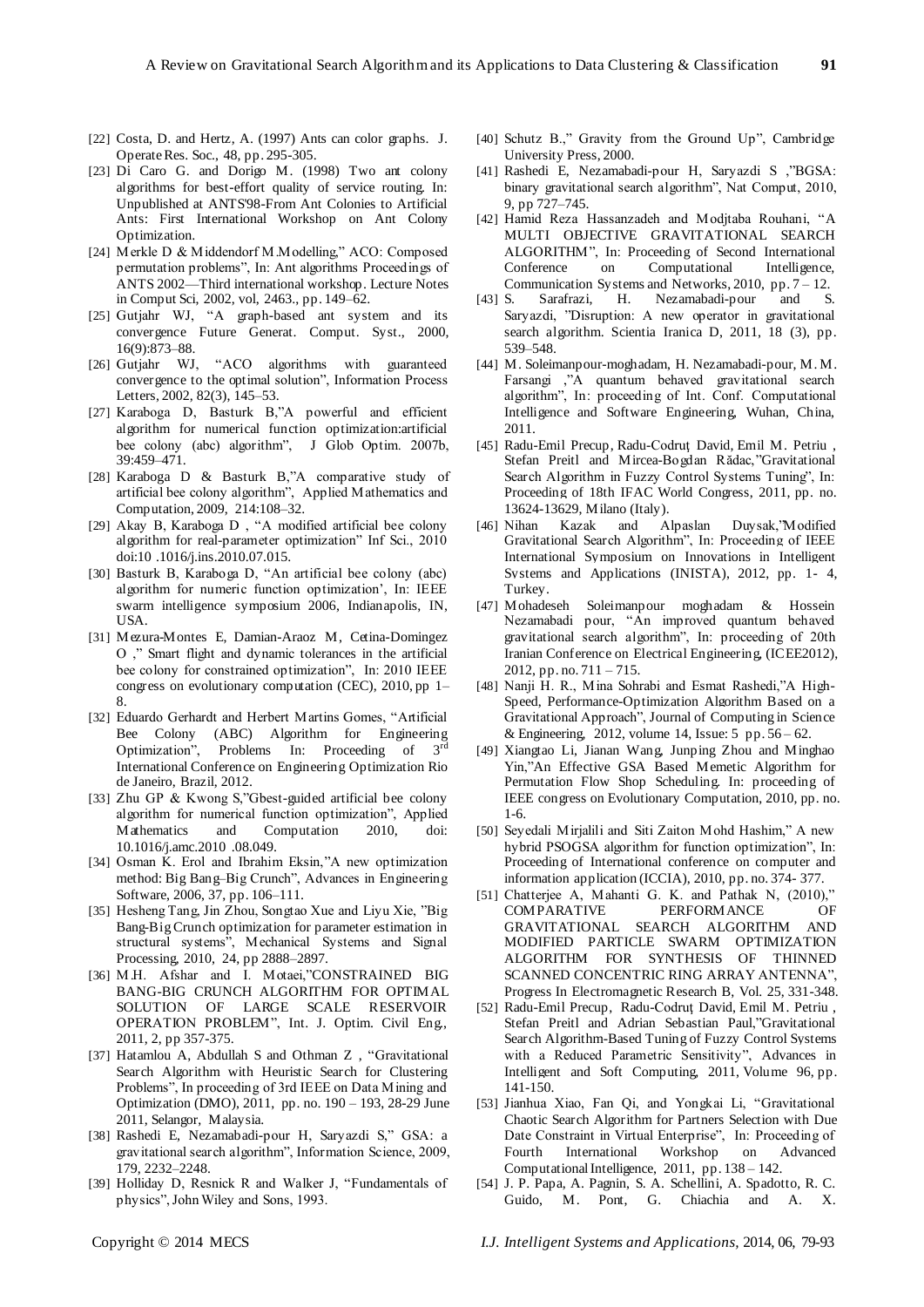Falcaoi, "FEATURE SELECTION THROUGH GRAVITATIONAL SEARCH ALGORITHM", In: Proceeding of IEEE international conference Acoustics, Speech and Signal Processing (ICASSP), 2011, pp. 2052 – 2055.

- [55] M. Ghalambaz, A.R. Noghrehabadi, M.A. Behrang, E. Assareh, A. Ghanbarzadeh, N.Hedayat,"A Hybrid Neural Network and Gravitational Search Algorithm (HNNGSA) Method to Solve well known Wessinger's Equation", World Academy of Science, Engineering and Technology, 2011, issue 49, pp. no. 803 – 807.
- [56] [Chaoshun](http://www.sciencedirect.com/science/article/pii/S0960077912000501) Li and [Jianzhong](http://www.sciencedirect.com/science/article/pii/S0960077912000501) Zhou , "Parameters identification of hydraulic turbine governing system using improved gravitational search algorithm", Energy [Conversion and Management,](http://www.sciencedirect.com/science/journal/01968904) 2011[, Volume 52, Issue 1,](http://www.sciencedirect.com/science/journal/01968904/52/1) pp. 374–381.
- [57] Jianhua Xiao and Zhen Cheng,"DNA Sequences Optimization Based on Gravitational Search Algorithm for Reliable DNA computing In: proceeding of IEEE Sixth International Conference on Bio-Inspired Computing: Theories and Applications, 2011, pp. 103 – 107.
- [58] [Esmat Rashedi,](http://www.sciencedirect.com/science/article/pii/S0952197610001120) [Hossien Nezamabadi-pour](http://www.sciencedirect.com/science/article/pii/S0952197610001120) and [Saeid](http://www.sciencedirect.com/science/article/pii/S0952197610001120)  [Saryazdi,](http://www.sciencedirect.com/science/article/pii/S0952197610001120)"Filter modeling using gravitational search algorithm Engineering applications of Artificial Intelligence, 2011, volume 24(1), pp 117-122.
- [59] [59] Serhat DUMAN, Aysen Basa ARSOY and Nuran YÖRÜKEREN, "Solution of Economic Dispatch Problem using Gravitational Search Algorithm", In: Proceeding of 7 th international conference of electrical and electronics engineering,  $2011$ , pp.  $54 - 59$ , Turckey.
- [60] [Chaoshun](http://www.sciencedirect.com/science/article/pii/S0960077912000501) Li, [Jianzhong](http://www.sciencedirect.com/science/article/pii/S0960077912000501) Zhou, [Jian Xiao](http://www.sciencedirect.com/science/article/pii/S0960077912000501) and [Han Xiao](http://www.sciencedirect.com/science/article/pii/S0960077912000501) (2012)Parameters identification of chaotic system by chaotic gravitational search algorithm. [Chaos, Solitons](http://www.sciencedirect.com/science/journal/09600779)  [& Fractals,](http://www.sciencedirect.com/science/journal/09600779) [Volume 45, Issue 4,](http://www.sciencedirect.com/science/journal/09600779/45/4) Pages 539–547, 2012.
- [61] Radu-Emil Precup, Radu-Codruţ David, Emil M. Petriu , Stefan Preitl and Mircea-Bogdan Radac,"Novel Adaptive Gravitational Search Algorithm for Fuzzy Controlled Servo Systems", IEEE Transcation on Industrial Informatics, 2012, volume 8, no. 4, pp 791 -800.
- [62] Lucian Ovidiu Fedorovici, Radu-Emil Precup, Florin Dragan, Radu-Codrut David and Constantin Purcaru ,"Embedding Gravitational Search Algorithms in Convolutional Neural Networks for OCR Applications In: Proceeding of 7th IEEE International Symposium on Applied Computational intelligence and Informatics, 2012, pp. 125 – 130.
- [63] S. Duman, Y. So nmez, U. Gu venc and N. Yo ru keren, ―Optimal reactive power dispatch using a gravitational search algorithm", IET Gener. Transm. Distrib., 2012, Vol. 6 (6), pp. 563–576.
- [64] Serhat Duman, Ugur Guvenc, Yusuf Sonmez and Nuran Yorukeren, "Optimal power flow using gravitational search algorithm", Energy Conversion and Management, 2012, volume 59, pp 86–95.
- [65] Asrulibrahim A, Mohamed and Shareef H, "Application of quantum-inspired binary gravitational search algorithm for optimal power quality monitor placement. In: proceedings of the 11<sup>th</sup> WSEAS international conference on Artificial Intelligence, Knowledge Engineering and Database,", 2012, pp. no. 27- 32.
- [66] Hossein Askari and Seyed-Hamid Zahiri, "Decision function estimation using intelligent gravitational search algorithm", Int. J. Mach. Learn. & Cyber, 2012, 3, pp. 163–172.
- [67] Mohammad Khajehzadeh, Mohd RaihanTaha, Ahmed El-Shafie and MahdiyehEslami, "A modified gravitational

search algorithm for slope stability analysis", Engineering Applications of Artificial Intelligence (article in press)

- [68] Hamed Sadeghi, Najmeh Eghbal and Reyhaneh Kardehi Moghaddam, "Application Gravitational Search Algorithm in Identification of Switched Linear Systems", In: Proceeding of IEEE Third International Conference on Intelligent Systems Modeling and Simulation, 2012, pp.  $89 - 95.$
- [69] LI Pei & Duan HaiBin,"Path planning of unmanned aerial vehicle based on improved gravitational search algorithm". Science China published by Springer, 2012, Vol.55 No.10: 2712–2719.
- [70] M. Mahdavi (2008) Novel meta-heuristic algorithms for clustering web documents. Applied Mathematics and Computation, 208, 201 (1–2), pp 441–451.
- [71] R. Gil-Garcia, A. Pons-Porrata,"Dynamic hierarchical algorithms for document clustering, Pattern Recognition Letters, 2010, 31 (6), pp 469–477.
- [72] Tan P N, Steinbach M & Kumar, "Introduction to data mining, Boston: Addison Wesley, 2005, pp. 487–559.
- [73] Tjhi W C & Chen L H,"A heuristic-based fuzzy coclustering algorithm for categorization of highdimensional data", Fuzzy Sets and Systems, 2008, 159(4), pp 371–389.
- [74] P. Jin, Y.L. Zhu, K.Y. Hu,"A clustering algorithm for data mining based on swarm intelligence", in: Proceedings of the Sixth International Conference on Machine Learning and Cybernetics, ICMLC, 2007.
- [75] Zhang B, Hsu M & Dayal U,"K-harmonic means a data clustering algorithm", Technical Report HPL-1999-124, Hewlett-Packard Laboratories.
- [76] P.S. Shelokar, V.K. Jayaraman, B.D. Kulkarni, "An ant colony approach for clustering", Analytica Chimica Acta, 2004, 509 (2),pp 187–195.
- [77] Zhou H & Liu YH,"Accurate integration of multi-view range images using k-means clustering. Pattern Recognition, 2008, 41(1), pp 152–175.
- [78] Hatamlou A, Pour HN and Abdullah S, "Application of gravitational search algorithm on data clustering In: published in proceeding of  $6<sup>th</sup>$  international workshop on Rough Set and Knowledge technology (RSKT-11), 2011, pp. no. 337-346.
- [79] Hatamlou [A,](http://link.springer.com/search?facet-author=%22Abdolreza+Hatamlou%22) Abdullah [S](http://link.springer.com/search?facet-author=%22Salwani+Abdullah%22) and Pour HN, "A combined approach for clustering based on K-means and gravitational search algorithms", Swarm and Evolutionary Computation, 2012, 6, pp 47–52.
- [80] Minghao Yin, Yanmei Hu, Fengqin Yang, Xiangtao Li and Wenxiang Gu,"A novel hybrid K-harmonic means and gravitational search algorithm approach for clustering", Expert Systems with Applications, 2011, 38, 9319–9324.
- [81] M.W. Kurzynski, "The optimal strategy of a tree classifier", Pattern Recognition, 1983, 16, pp 81-87.
- [82] F. Seifi, M.R. Kangavari, H. Ahmadi, E. Lotfi, S. Imaniyan, S. Lagzian, "Optimizing twins decision tree classification using genetic algorithms", In: 7th IEEE International Conference on Cybernetic Intelligent Systems, 2008, pp. 1–6.
- [83] P. Knagenhjelm, P. Brauer,"Classification of vowels in continuous speech using MLP and a hybrid network", Speech Communication,1990, 9 (1) pp 31–34.
- [84] Rana S, Jasola S and Kumar R A review on particle swarm optimization algorithms and their applications to data clustering Artif Intell Rev, 201,1 35, 211–222.
- [85] Soroor Sarafrazi and Hossein Nezamabadi-pour, "Facing the classification of binary problems with a GSA-SVM hybrid system", Mathematical and Computer Modeling, 2013, vol. 57, issue 1, pp. 270–278.